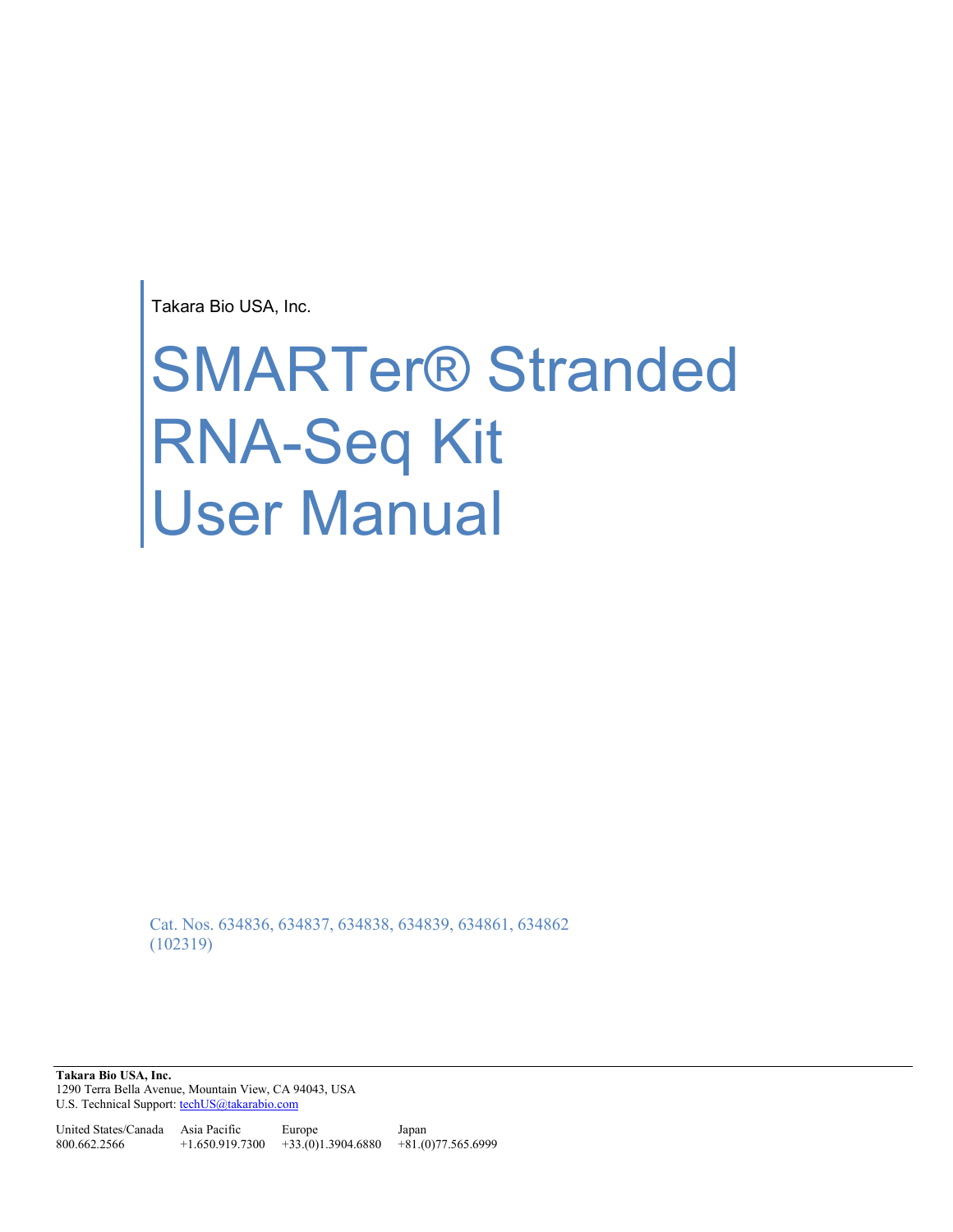## **Table of Contents**

| I.   |    |  |  |
|------|----|--|--|
| П.   |    |  |  |
| III. |    |  |  |
| IV.  |    |  |  |
|      |    |  |  |
|      |    |  |  |
|      |    |  |  |
|      | D. |  |  |
|      | E. |  |  |
| V.   |    |  |  |
|      |    |  |  |
|      |    |  |  |
|      |    |  |  |
|      |    |  |  |
|      |    |  |  |
|      |    |  |  |
|      |    |  |  |
|      |    |  |  |
|      |    |  |  |

# **Table of Figures**

| Figure 4. Setup for positioning 0.2 ml tubes containing first-strand cDNA on a MagnaBlot II Magnetic Separator.  20 |  |
|---------------------------------------------------------------------------------------------------------------------|--|
|                                                                                                                     |  |

# **Table of Tables**

| Table I. Cycling Guidelines Based on the Input Amount of rRNA-depleted or poly(A)-enriched RNA 15 |  |
|---------------------------------------------------------------------------------------------------|--|
|                                                                                                   |  |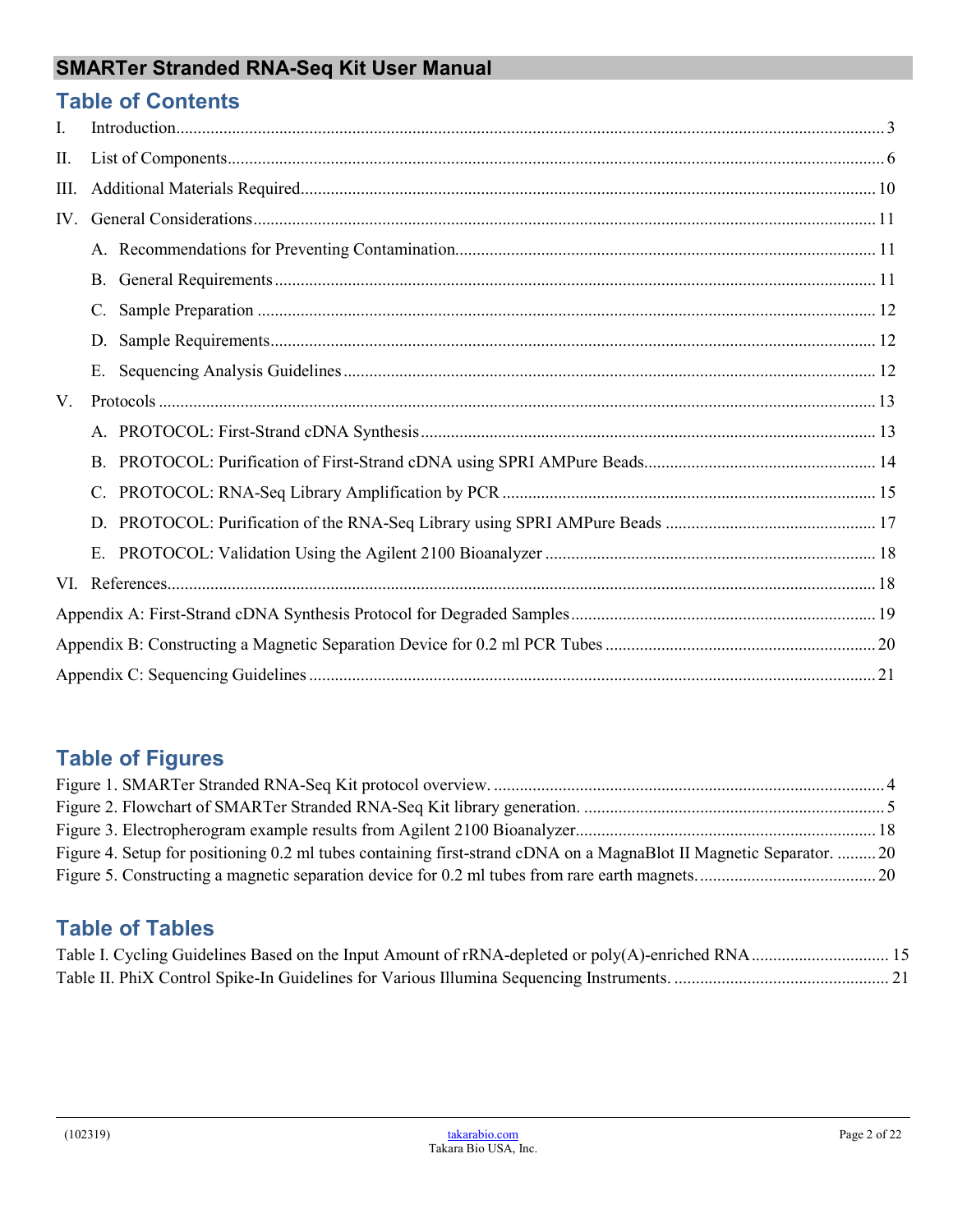## <span id="page-2-0"></span>**I. Introduction**

## **SMARTer cDNA Synthesis for the Illumina® Sequencing Platform**

The **SMARTer Stranded RNA-Seq Kit** (Cat. Nos. 634836, 634837, 634838, 634839 & 634861) and the **SMARTer Stranded RNA-Seq Kit HT** (Cat. No. 634862) include the components needed to generate indexed cDNA libraries suitable for next-generation sequencing (NGS) on any Illumina platform, starting from as little as 100 pg of polyA-purified or ribosomal RNA-depleted RNA. The kits consist of the SMARTer Stranded RNA-Seq Components, SeqAmp™ DNA Polymerase, and the llumina Indexing Primer Set or the Indexing Primer Seq HT for Illumina (PCR primers for the amplification of indexed, paired-end Illumina-compatible sequencing libraries, which enable multiplexing of NGS library analysis).

The entire library construction protocol can be completed in less than 4 hr (Figure 1). The SMARTer Stranded RNA-Seq Kits utilizes our proprietary SMART® (**S**witching **M**echanism **A**t 5' end of **R**NA **T**emplate) technology, coupled with PCR amplification, to generate Illumina-compatible libraries without the need for enzymatic clean-up or adapter ligations. The directionality of the template-switching reaction preserves the strand orientation of the RNA, making it possible to obtain strand-specific sequencing data from the synthesized cDNA.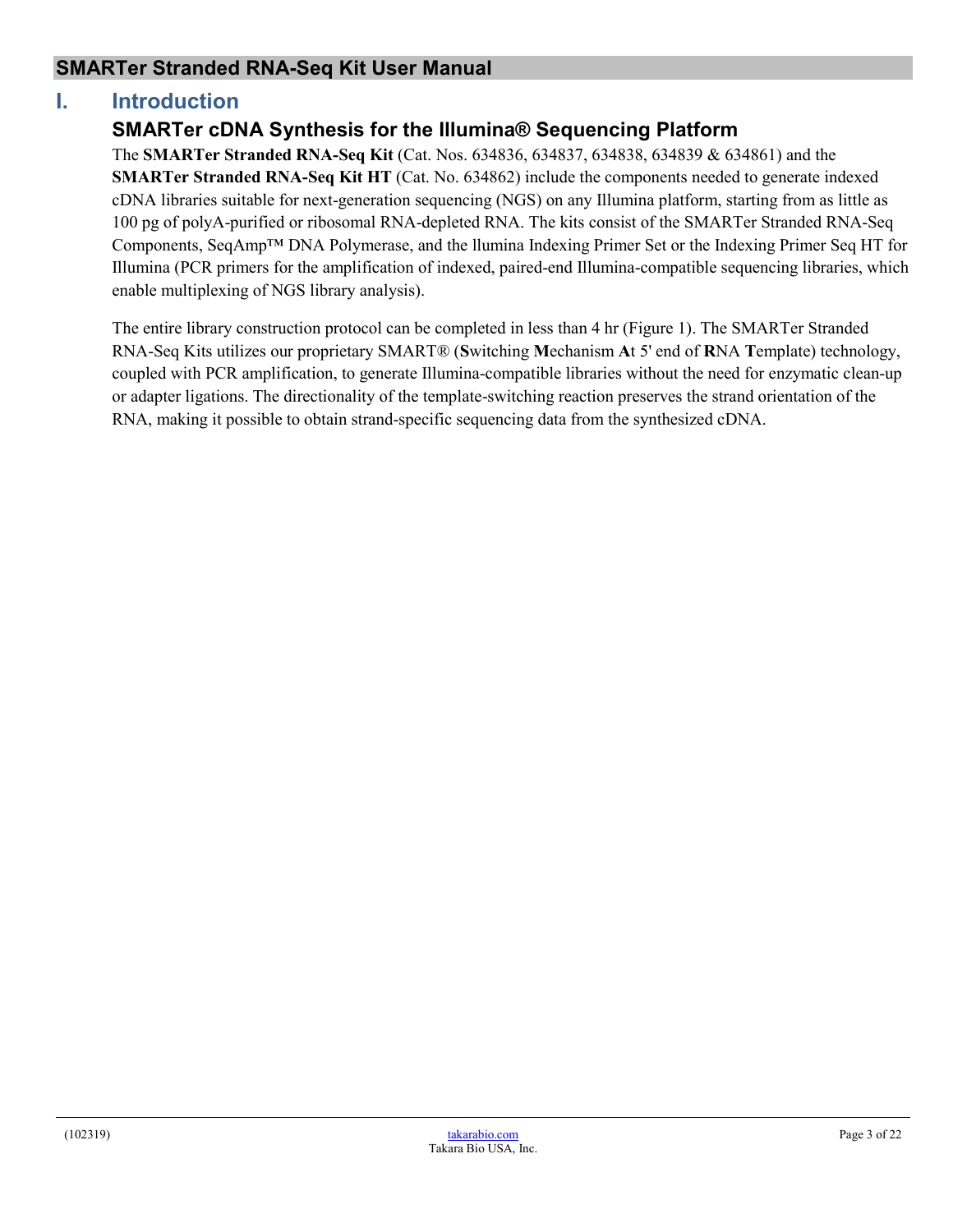

**Figure 1. SMARTer Stranded RNA-Seq Kit protocol overview.** You can complete this protocol in less than 4 hr.

<span id="page-3-0"></span>The SMARTer Stranded RNA-Seq Kits start with sub-nanogram amounts of RNA. A modified N6 primer (the SMART Stranded N6 Primer) primes the first-strand synthesis reaction (Figure 2). For added simplicity, the RNA is chemically fragmented during denaturation.

**NOTE:** If your sample is degraded or of low quality (RNA Integrity Number; RIN <3), see Appendix A for a fragmentation-free protocol.

When the SMARTScribe™ Reverse Transcriptase reaches the 5' end of the RNA fragment, the enzyme's terminal transferase activity adds a few additional nucleotides to the 3' end of the cDNA. The carefully-designed SMARTer Stranded Oligo basepairs with the non-templated nucleotide stretch, creating an extended template to enable the SMARTScribe RT to continue replicating to the end of the oligonucleotide (Chenchik *et al.*, 1998). The resulting full-length, single-stranded (ss) cDNA contains the complete 5' end of the mRNA, as well as sequences that are complementary to the SMARTer Stranded Oligo.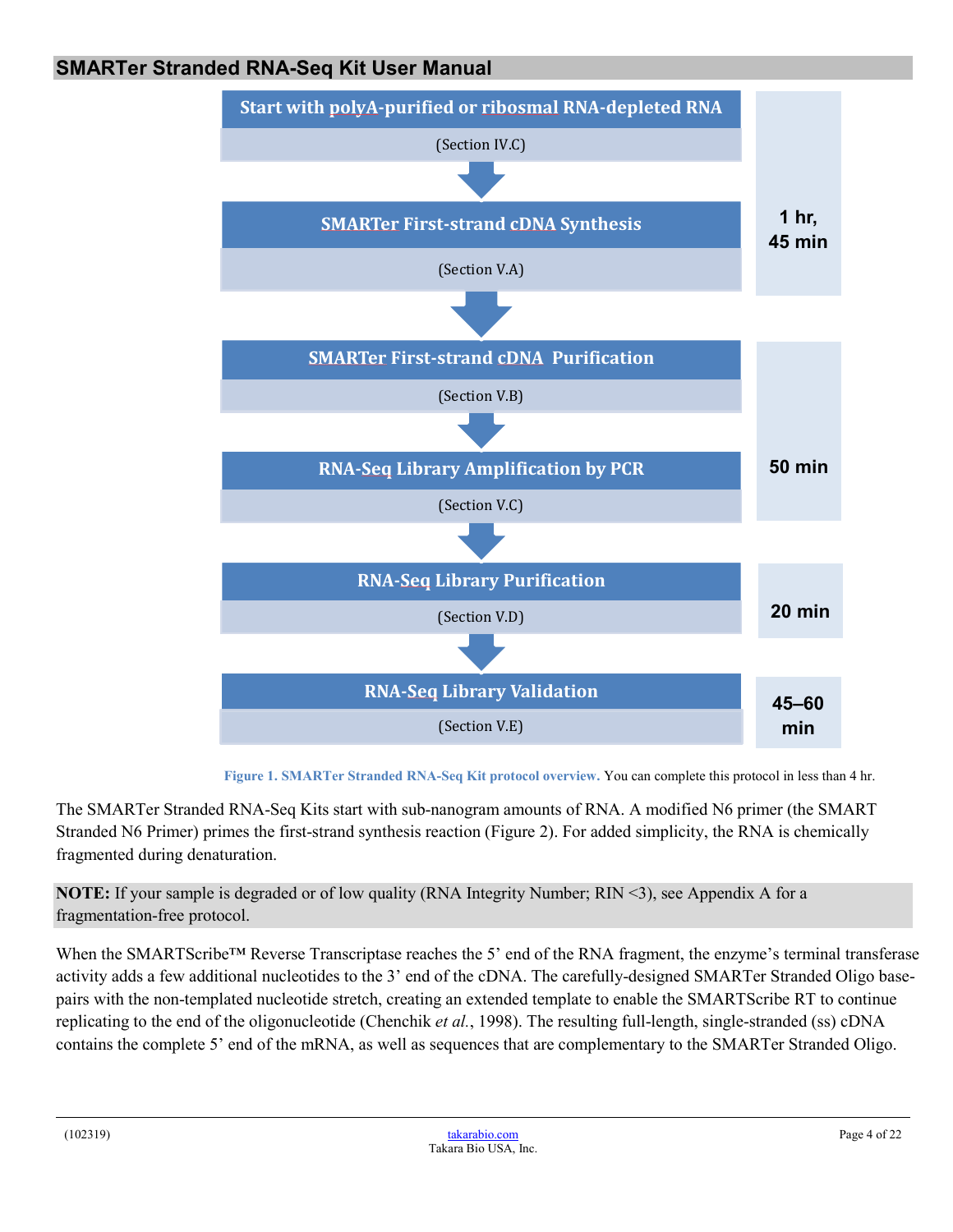

<span id="page-4-0"></span>**Figure 2. Flowchart of SMARTer Stranded RNA-Seq Kit library generation.** The SMARTer Stranded RNA-Seq Kit HT follows the same method for library generation, but uses eight different Forward PCR indexing primers along with the twelve Reverse PCR indexing primers to generate 96 uniquely-indexed cDNA libraries.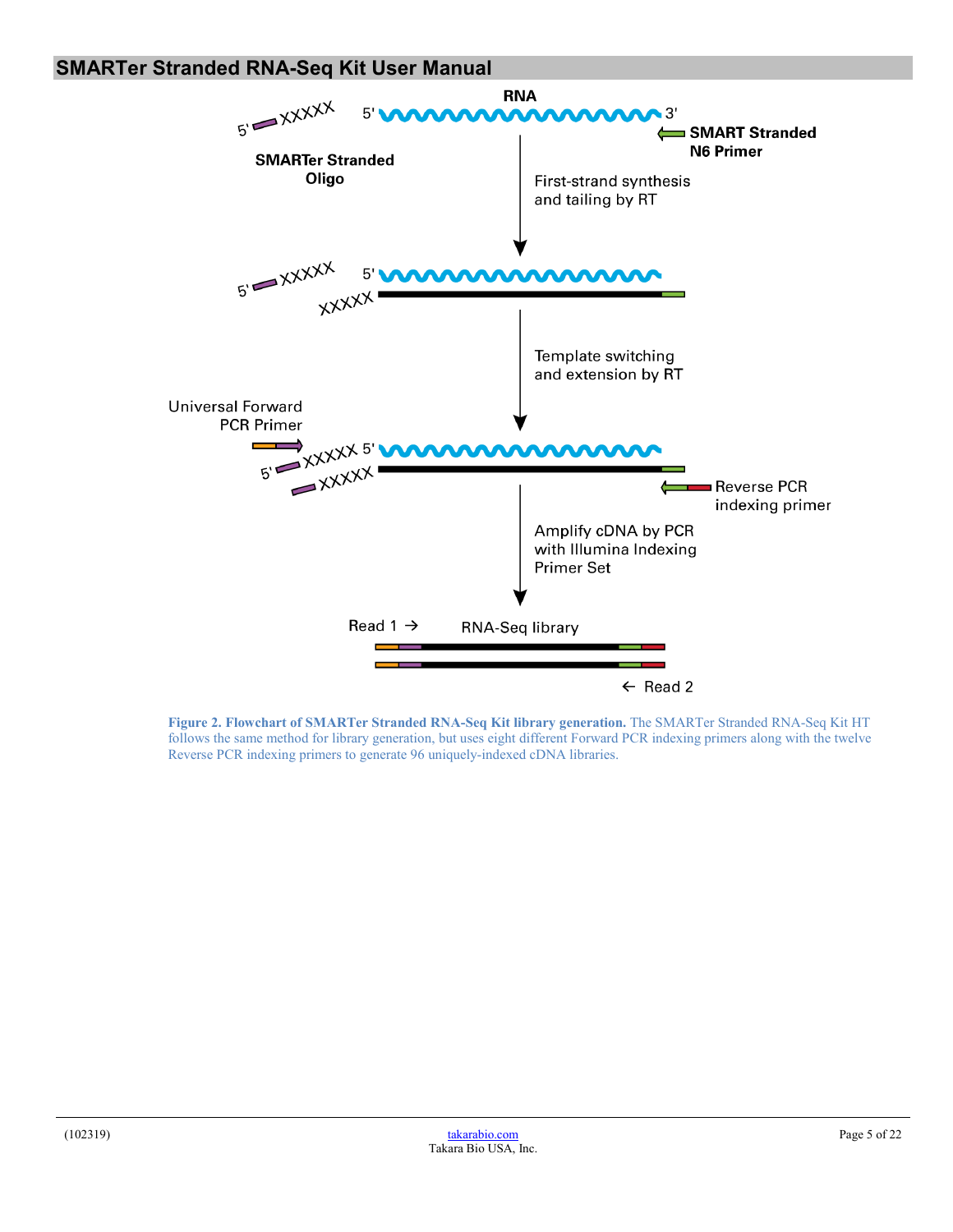## <span id="page-5-0"></span>**II. List of Components**

The SMARTer Stranded RNA-Seq Kit consists of the SMARTer Stranded RNA-Seq Components (not sold separately), the Illumina Indexing Primer Set (not sold separately), and SeqAmp DNA Polymerase. **These components have been specifically designed to work together and are optimized for this particular protocol. Please do not make any substitutions.** The substitution of reagents in the kit and/or a modification of the protocol may lead to unexpected results.

|                                                                                                                                              | 634836         | 634837         | 634838           | 634839           |
|----------------------------------------------------------------------------------------------------------------------------------------------|----------------|----------------|------------------|------------------|
| <b>SMARTer Stranded RNA-Seq Kit</b>                                                                                                          | $(12$ rxns)    | $(24$ rxns)    | $(48$ rxns)      | $(96$ rxns)      |
| SeqAmp DNA Polymerase (Store at -20°C.)                                                                                                      |                |                |                  |                  |
| SeqAmp DNA Polymerase                                                                                                                        | 50 µl          | 50 µl          | $2 \times 50$ µl | $2 \times 50$ µl |
| SeqAmp PCR Buffer (2x)                                                                                                                       | $1.25$ ml      | $1.25$ ml      | 2 x 1.25 ml      | 2 x 1.25 m1      |
| <b>SMARTer Stranded RNA-Seq Components</b><br>(Not sold separately. Storage conditions are listed below for Package 1 and Package 2.)        |                |                |                  |                  |
| Package 1 (Store at -70°C.)                                                                                                                  |                |                |                  |                  |
| SMARTer Stranded Oligonucleotide (12 µM)*                                                                                                    | $24$ µl        | 48 µl          | 96 µl            | 192 µl           |
| Control Mouse Liver Total RNA (1 µg/µl)                                                                                                      | $5 \mu$        | $5 \mu$        | $5 \mu$          | 5 <sub>µ</sub>   |
| Package 2 (Store at -20°C. Once thawed, store Stranded Elution Buffer at Room Temperature.<br>Continue to store all other reagents at -20°C) |                |                |                  |                  |
| SMARTer Stranded N6 Primer (12 µM)*                                                                                                          | $12 \mu$       | $24$ µl        | 48 µl            | 96 µl            |
| 5X First-Strand Buffer (RNase-Free)                                                                                                          | 48 µl          | 96 µl          | 192 µl           | 384 µl           |
| dNTP Mix (dATP, dCTP, dGTP, and dTTP,<br>each at 10 mM)                                                                                      | $24$ µl        | 48 µl          | 96 µl            | 192 µl           |
| Dithiothreitol (DTT; 100 mM)                                                                                                                 | $12 \mu$       | $24$ µl        | 48 µl            | 96 µl            |
| SMARTScribe Reverse Transcriptase (100<br>$U/\mu$ l)                                                                                         | $24$ µl        | 48 µl          | 96 µl            | 192 µl           |
| Nuclease-Free Water                                                                                                                          | 1 <sub>m</sub> | 1 <sub>m</sub> | $2 \times 1$ ml  | 3x1ml            |
|                                                                                                                                              |                |                |                  |                  |
| RNase Inhibitor (40 U/µl)                                                                                                                    | 55 µl          | 55 µl          | 55 µl            | 55 µl            |

Takara Bio USA, Inc. proprietary sequences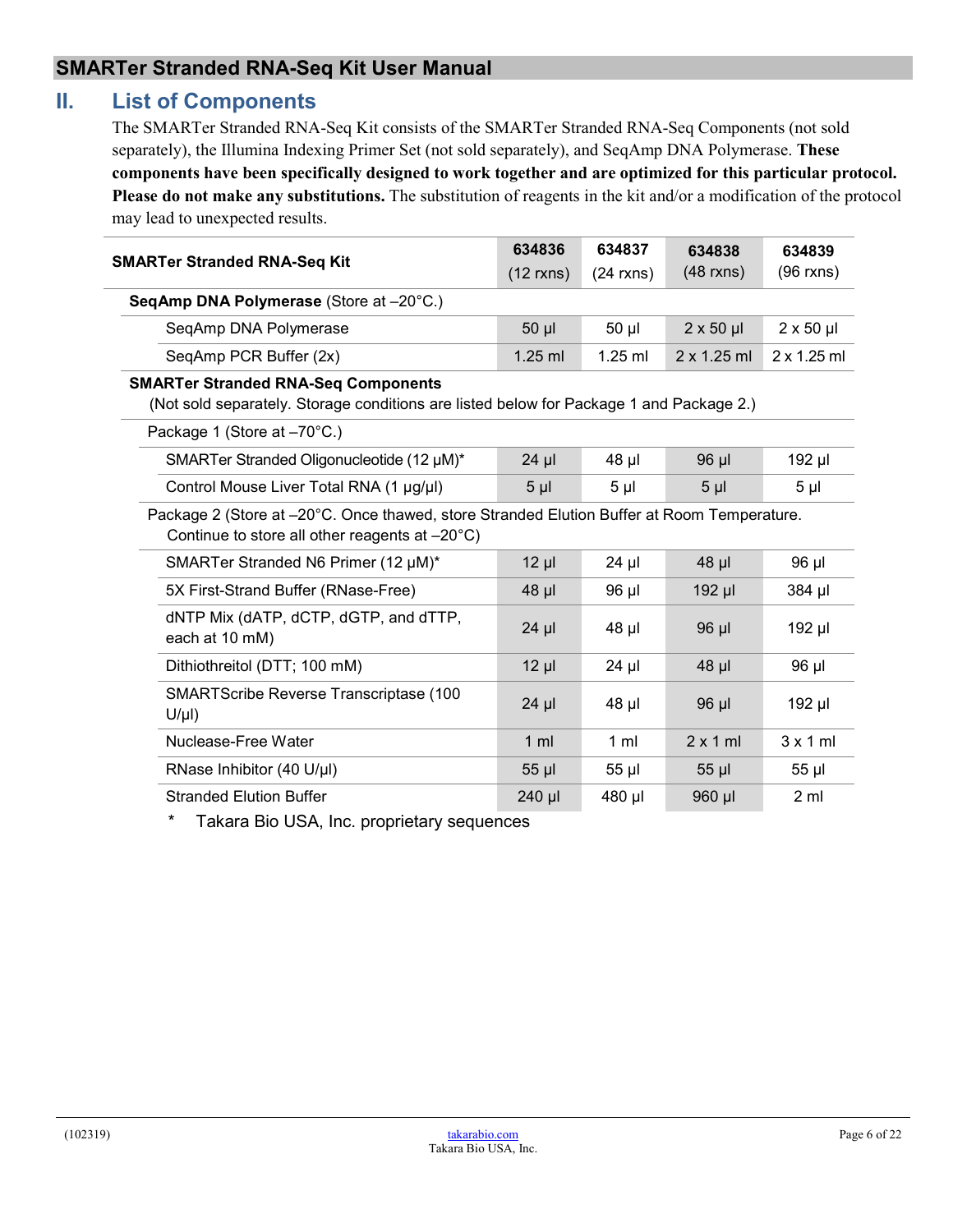#### **Illumina Indexing Primer Set** (Not sold separately. Store at –20°C.)

| Universal Forward PCR Primer (12.5 µM) | $12 \mu$ | $2 \times 12$ µl | $48$ µl | $2 \times 48$ µl |
|----------------------------------------|----------|------------------|---------|------------------|
| Reverse PCR Primer Index 1 (12.5 µM)   | $12 \mu$ | $2 \times 12$ µl | $48$ µl | $2 \times 48$ µl |
| Reverse PCR Primer Index 2 (12.5 µM)   | $12 \mu$ | $2 \times 12$ µl | $48$ µl | $2 \times 48$ µl |
| Reverse PCR Primer Index 3 (12.5 µM)   | $12 \mu$ | $2 \times 12$ µl | $48$ µl | $2 \times 48$ µl |
| Reverse PCR Primer Index 4 (12.5 µM)   | $12 \mu$ | $2 \times 12$ µl | $48$ µl | $2 \times 48$ µl |
| Reverse PCR Primer Index 5 (12.5 µM)   | $12 \mu$ | $2 \times 12$ µl | $48$ µl | $2 \times 48$ µl |
| Reverse PCR Primer Index 6 (12.5 µM)   | $12 \mu$ | $2 \times 12$ µl | 48 µl   | $2 \times 48$ µl |
| Reverse PCR Primer Index 7 (12.5 µM)   | $12 \mu$ | $2 \times 12$ µl | $48$ µl | $2 \times 48$ µl |
| Reverse PCR Primer Index 8 (12.5 µM)   | $12 \mu$ | $2 \times 12$ µl | $48$ µl | $2 \times 48$ µl |
| Reverse PCR Primer Index 9 (12.5 µM)   | $12 \mu$ | $2 \times 12$ µl | $48$ µl | $2 \times 48$ µl |
| Reverse PCR Primer Index 10 (12.5 µM)  | $12 \mu$ | $2 \times 12$ µl | $48$ µl | $2 \times 48$ µl |
| Reverse PCR Primer Index 11 (12.5 µM)  | $12 \mu$ | $2 \times 12$ µl | $48$ µl | $2 \times 48$ µl |
| Reverse PCR Primer Index 12 (12.5 µM)  | $12 \mu$ | $2 \times 12$ µl | $48$ µl | $2 \times 48$ µl |
|                                        |          |                  |         |                  |

## **Illumina Indexing Primer Set sequences:**

| Index        | Barcode Index Barcode |       |               |
|--------------|-----------------------|-------|---------------|
| 1.           | ATCACG 7              |       | <b>CAGATC</b> |
| $\mathbf{2}$ | <b>CGATGT</b>         | -8    | <b>ACTTGA</b> |
| 3            | TTAGGC 9              |       | <b>GATCAG</b> |
| 4            | <b>TGACCA</b>         | - 10  | <b>TAGCTT</b> |
| 5            | <b>ACAGTG</b>         | $-11$ | <b>GGCTAC</b> |
| 6            | GCCAAT 12             |       | <b>CTTGTA</b> |

Note: The 6-nt indexes contained in the 12 reverse primers correspond to those in the Illumina TruSeq® DNA LT Sample Prep Kit (adapters AD001–AD012).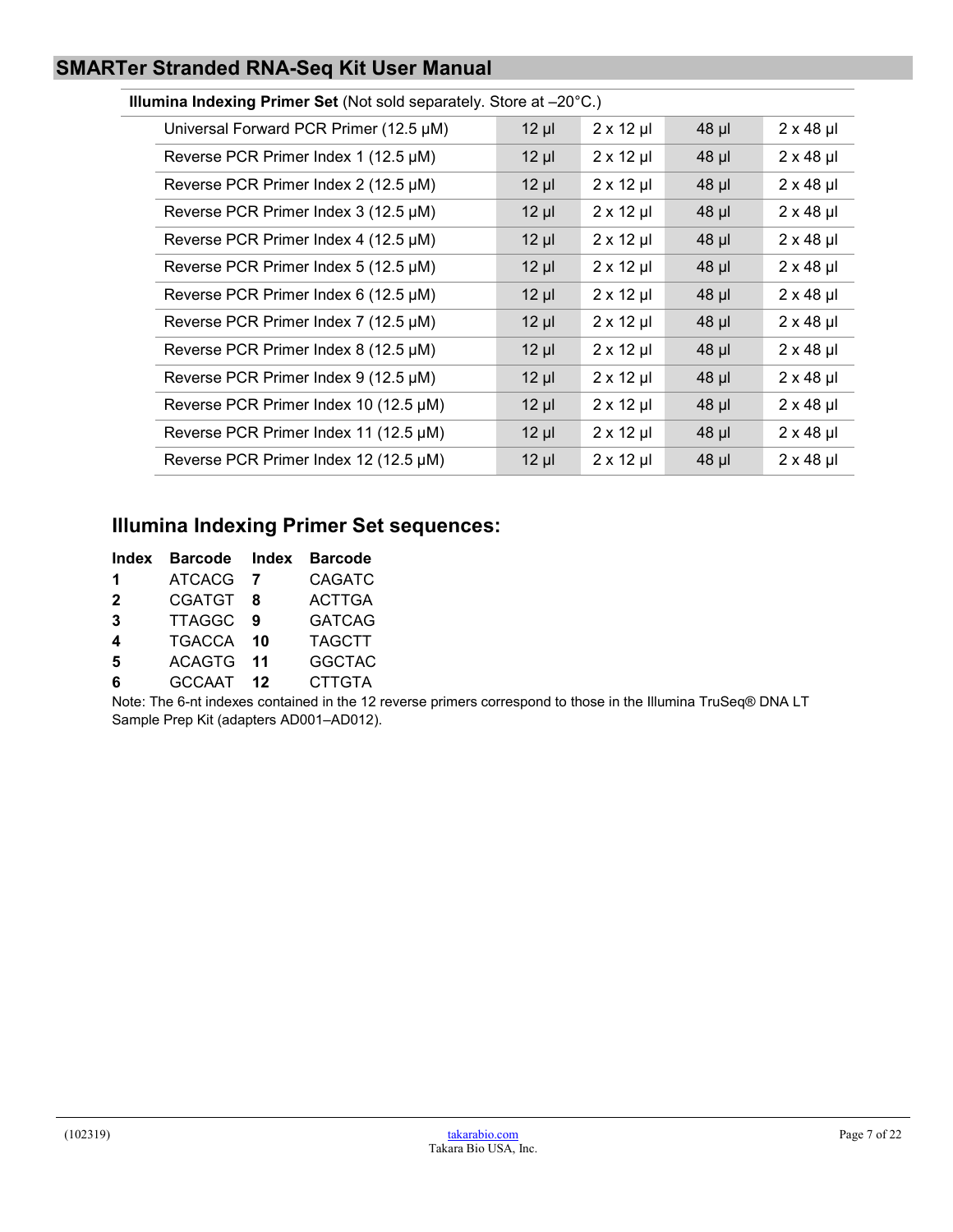The SMARTer Stranded RNA-Seq Kit HT consists of the SMARTer Stranded RNA-Seq Components (not sold separately), the Indexing Primer Set HT for Illumina (not sold separately), and SeqAmp DNA Polymerase. **These components have been specifically designed to work together and are optimized for this particular protocol. Please do not make any substitutions.** The substitution of reagents in the kit and/or a modification of the protocol may lead to unexpected results.

| <b>SMARTer Stranded RNA-Seq Kit HT</b>                                                                                                                                                                                                                                                                                                                                                                | 634862           |
|-------------------------------------------------------------------------------------------------------------------------------------------------------------------------------------------------------------------------------------------------------------------------------------------------------------------------------------------------------------------------------------------------------|------------------|
|                                                                                                                                                                                                                                                                                                                                                                                                       | (96 rxns)        |
| SeqAmp DNA Polymerase (Store at -20°C.)                                                                                                                                                                                                                                                                                                                                                               |                  |
| SeqAmp DNA Polymerase                                                                                                                                                                                                                                                                                                                                                                                 | $2 \times 50$ µl |
| SeqAmp PCR Buffer (2x)                                                                                                                                                                                                                                                                                                                                                                                | 2 x 1.25 ml      |
| <b>SMARTer Stranded RNA-Seq Components</b><br>(Not sold separately.)                                                                                                                                                                                                                                                                                                                                  |                  |
| Package 1 (Store at -70°C.)                                                                                                                                                                                                                                                                                                                                                                           |                  |
| SMARTer Stranded Oligonucleotide (12 µM)*                                                                                                                                                                                                                                                                                                                                                             | 192 µl           |
| Control Mouse Liver Total RNA (1 µg/µl)                                                                                                                                                                                                                                                                                                                                                               | 5 <sub>µ</sub>   |
| Package 2 (Store at -20°C. Once thawed, store Stranded Elution Buffer at<br>Room Temperature. Continue to store all other reagents at -20°C)                                                                                                                                                                                                                                                          |                  |
| SMARTer Stranded N6 Primer (12 µM)*                                                                                                                                                                                                                                                                                                                                                                   | 96 µl            |
| 5X First-Strand Buffer (RNase-Free)                                                                                                                                                                                                                                                                                                                                                                   | 384 µl           |
| dNTP Mix (dATP, dCTP, dGTP, and dTTP, each at<br>10 mM)                                                                                                                                                                                                                                                                                                                                               | 192 µl           |
| Dithiothreitol (DTT; 100 mM)                                                                                                                                                                                                                                                                                                                                                                          | 96 µl            |
| SMARTScribe Reverse Transcriptase (100 U/µl)                                                                                                                                                                                                                                                                                                                                                          | 192 µl           |
| Nuclease-Free Water                                                                                                                                                                                                                                                                                                                                                                                   | $3 \times 1$ ml  |
| RNase Inhibitor (40 U/µl)                                                                                                                                                                                                                                                                                                                                                                             | 55 µl            |
| <b>Stranded Elution Buffer</b>                                                                                                                                                                                                                                                                                                                                                                        | 2 <sub>m</sub>   |
| $\ddot{\phantom{a}}$ $\dddot{\phantom{a}}$ $\dddot{\phantom{a}}$ $\ddot{\phantom{a}}$ $\ddot{\phantom{a}}$ $\ddot{\phantom{a}}$ $\ddot{\phantom{a}}$ $\ddot{\phantom{a}}$ $\ddot{\phantom{a}}$ $\ddot{\phantom{a}}$ $\ddot{\phantom{a}}$ $\ddot{\phantom{a}}$ $\ddot{\phantom{a}}$ $\ddot{\phantom{a}}$ $\ddot{\phantom{a}}$ $\ddot{\phantom{a}}$ $\ddot{\phantom{a}}$ $\ddot{\phantom{a}}$ $\ddot{\$ |                  |

Takara Bio USA, Inc. proprietary sequences

L.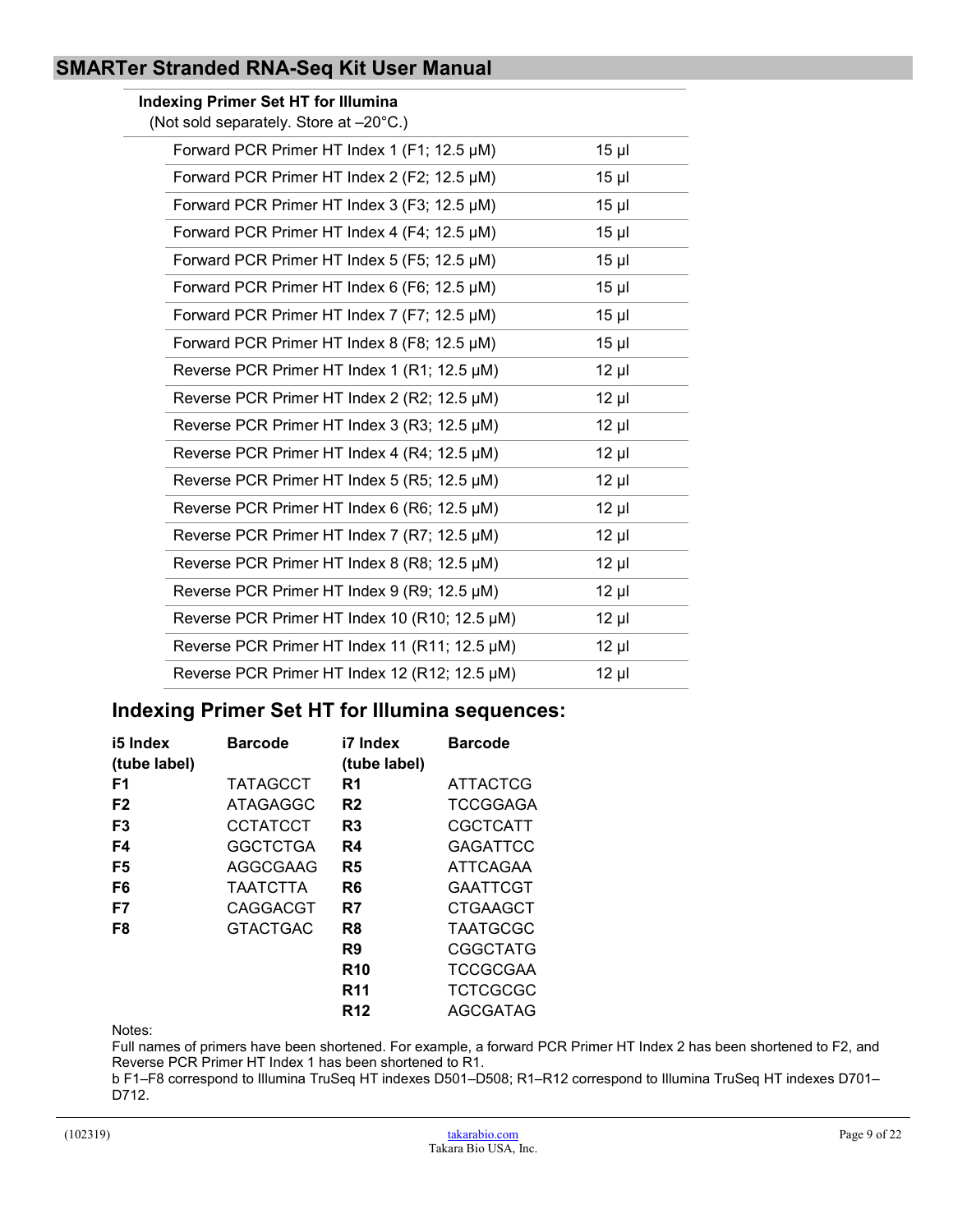## <span id="page-9-0"></span>**III. Additional Materials Required**

The following reagents are required but not supplied. These materials have been validated to work with this protocol. Please do not make any substitutions because you may not obtain the expected results:

- Single channel pipette: 10 μl, 20 μl and 200 μl, one each
- Eight channel pipette: 10 μl (for the SMARTer Stranded RNA-Seq Kit HT only)
- Twelve channel pipette: 10 μl (for the SMARTer Stranded RNA-Seq Kit HT only)
- Filter pipette tips: 10 μl, 20 μl and 200 μl, one box each (and two additional boxes of 10 μl tips for the SMARTer Stranded RNA-Seq Kit HT)
- One QuickSpin minicentrifuge for 0.2 ml tubes

#### **For PCR Amplification & Validation:**

- One dedicated PCR thermal cycler used only for first-strand synthesis
- High Sensitivity DNA Kit (Agilent, Cat No. 5067-4626)
- Nuclease-free thin-wall PCR tubes (0.2 ml; USA Scientific, Cat. No.1402-4700)
- Nuclease-free nonsticky 1.5 ml tubes (USA Scientific, Cat. No. 1415-2600)

#### **For SPRI Bead Purification:**

- Agencourt AMPure PCR Purification Kit (5 ml Beckman Coulter, Part No. A63880; 60 ml Beckman Coulter, Part No. A63881).
- Magnetic separation device for 0.2 ml tubes (see Appendix B) **NOTE:** We strongly recommend using separate magnets for purification of first-strand cDNA (Section V.B) and purification of the RNA-seq library (Section V.D) to prevent cross contamination.
- 80% ethanol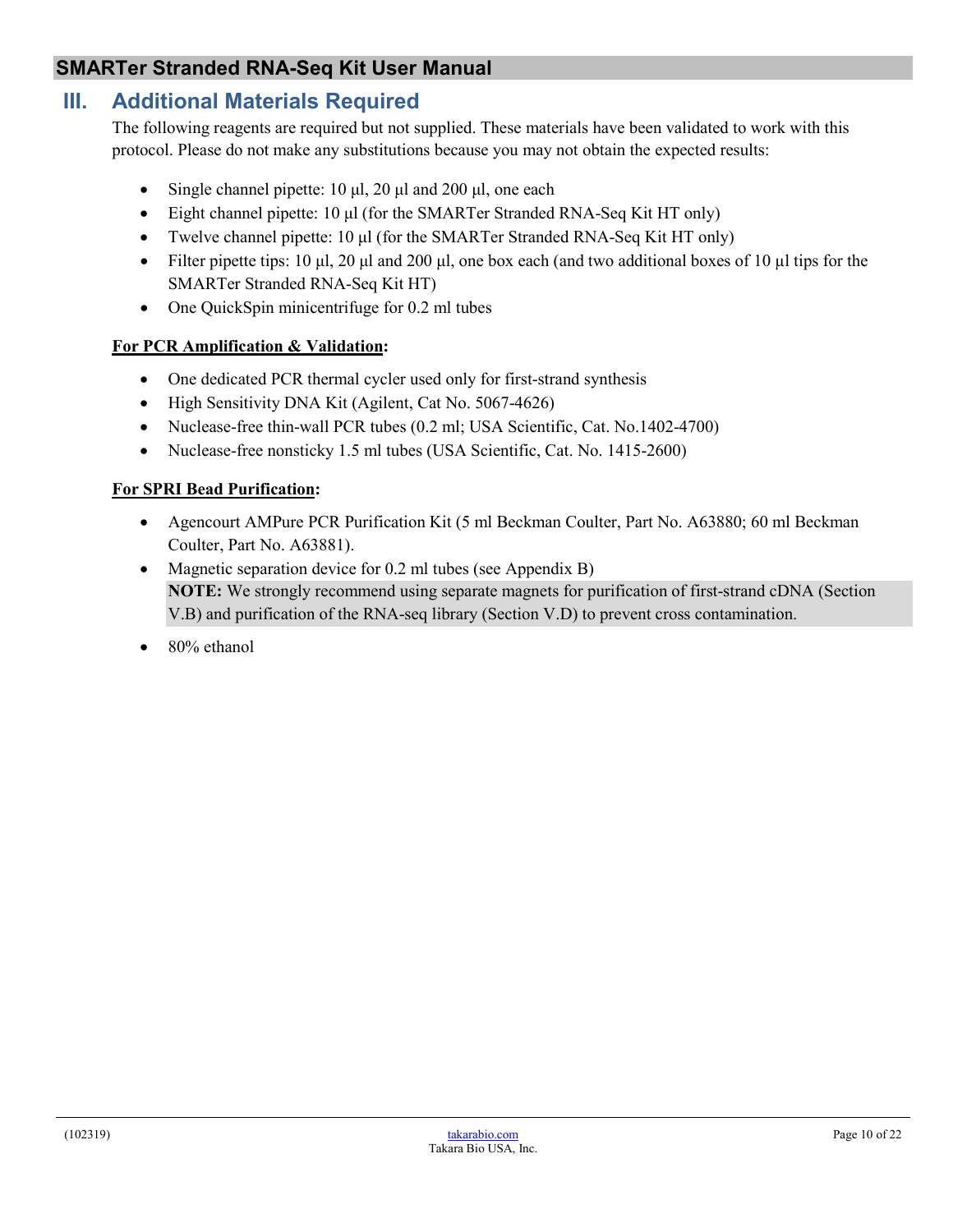## <span id="page-10-1"></span><span id="page-10-0"></span>**IV. General Considerations**

## **A. Recommendations for Preventing Contamination**

- **1. Before you set up the experiment, it is advisable to have two physically separated work stations:** 
	- **A PCR Clean Work Station** for all pre-PCR experiments that require clean room conditions such as first-strand cDNA synthesis (Section V.A) and purification of first-strand cDNA (Section V.B).
	- **A second work station located in the general laboratory** where you will perform PCR to amplify the RNA-seq library (Section V.C), purify the RNA-seq library (Section V.D), and measure its concentration (Section V.E).

**IMPORTANT:** The PCR work station must be located in a clean room with positive air flow, as contamination may occur very easily. Once contamination occurs it can be difficult to remove.

#### **2. Guidelines for clean room operation:**

- Only move materials/supplies from the clean room to the general lab, NOT the other way around. Don't share any equipment/reagents between the clean room and the general lab.
- Use a separate PCR machine inside the PCR workstation for cDNA synthesis.
- Wear gloves and sleeve covers throughout the procedure to protect your RNA samples from degradation by contaminants and nucleases. Be sure to change gloves and sleeve covers between each section of the protocol.

## <span id="page-10-2"></span>**B. General Requirements**

- **The success of your experiment depends on the quality of your starting RNA sample. Prior to cDNA synthesis, please make sure that your RNA is free of contaminants.**
- The assay is very sensitive to variations in pipette volume, etc. Please make sure that all your pipettes are calibrated for reliable delivery, and that nothing is attached to the outside of the tips.
- All lab supplies related to SMARTer cDNA synthesis need to be stored in a DNA-free, closed cabinet. Reagents for SMARTer cDNA synthesis need to be stored in a freezer/refrigerator that has not previously been used to store PCR amplicons.
- Add enzymes to reaction mixtures last and thoroughly incorporate them by gently pipetting the reaction mixture up and down.
- Do not increase (or decrease) the amount of enzyme added or the concentration of DNA in the reactions. The amounts and concentrations have been carefully optimized for the SMARTer amplification reagents and protocol.
- If you are using this protocol for the first time we strongly recommend that you perform negative and positive control reactions to verify that kit components are working properly. The positive control should be at the same concentration as the sample RNA used in your experiment, and the negative control should have the same number of cycles as all of your samples. It can also be useful to perform an additional control reaction starting with your method of  $rRNA$  depletion or  $poly(A)$  enrichment, and using the Control Mouse Liver Total RNA processed along with your test samples.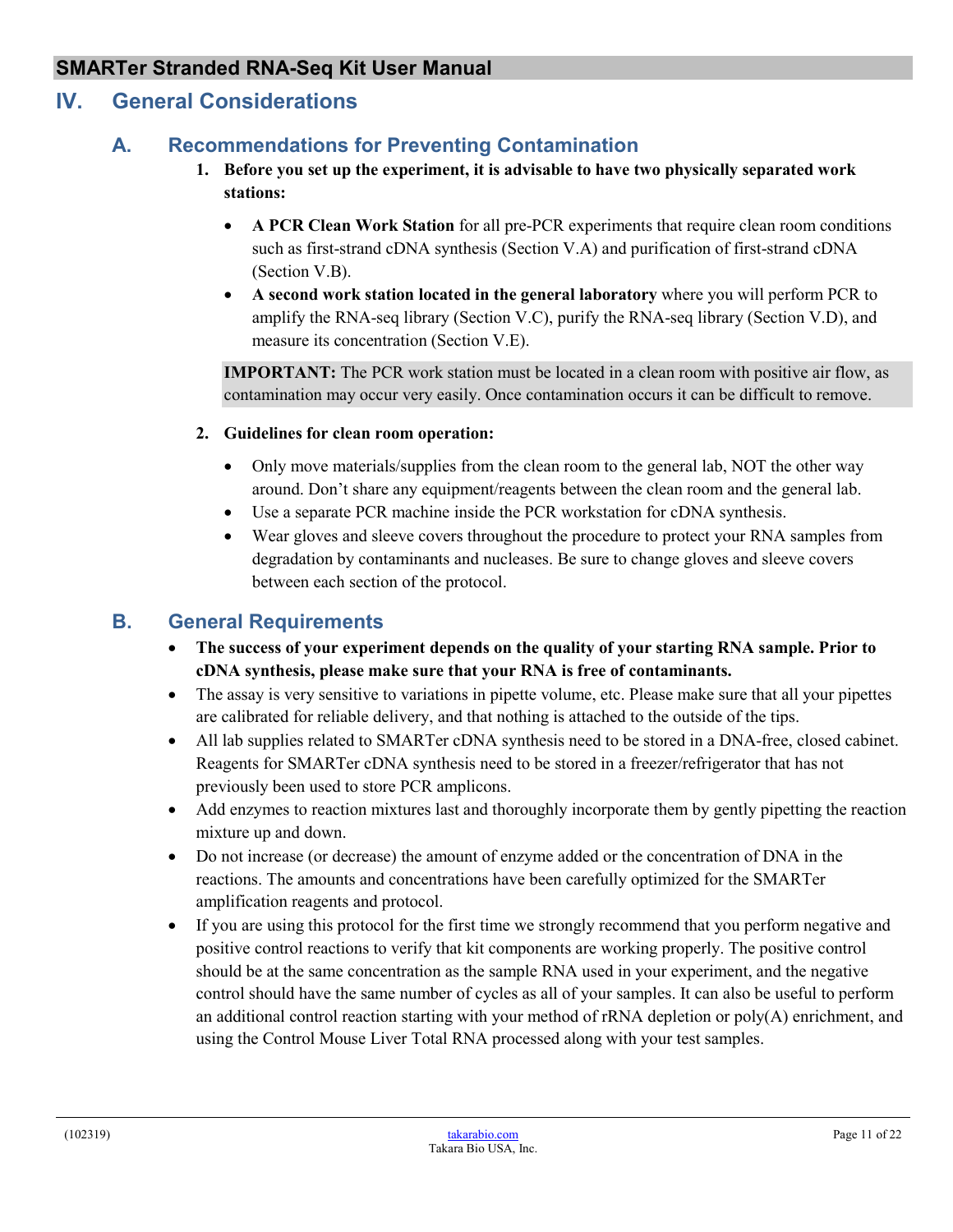#### <span id="page-11-0"></span>**C. Sample Preparation**

The sequence complexity and the average length of SMARTer cDNA is noticeably dependent on the quality of starting RNA material.

- There are several commercially available products that enable purification of total RNA preparations from extremely small samples [e.g., we offer the **NucleoSpin RNA XS Kit** (Cat. No. 740902.10) for purification of RNA from  $10^2$  cells].
- When choosing a purification method (kit), ensure that it is appropriate for your sample amount.
- Input RNA should be free from genomic or carrier DNA, and free of contaminants that would interfere with the oligo-RNA template annealing or would inhibit the reverse transcriptase reaction.

#### <span id="page-11-1"></span>**D. Sample Requirements**

#### **Ribosomal RNA (rRNA) depletion**

We strongly recommend removing rRNA from the sample prior to cDNA synthesis using the SMARTer Stranded RNA-Seq Kit. For 10–100 ng of input total RNA, we recommend the RiboGone™ - Mammalian (Cat. Nos. 634846 and 634847) rRNA depletion kit. This kit specifically and efficiently degrades *5S*, *5.8S*, *18S*, and *28S* nuclear rRNA and *12S* mtRNA from mouse, rat, and human total RNA samples.

#### **Input RNA length**

- The SMARTer Stranded RNA-Seq Kit is compatible with full-length or compromised RNA. Fragmentation times for RNA of intermediate lengths are provided in Section V.A. An alternative protocol for degraded samples is available in Appendix A.
- After RNA extraction, if your sample amount is not limiting, we recommend evaluating total RNA quality using the **Agilent RNA 6000 Pico Kit** (Cat. No. 5067-1513).

#### **Input RNA purity and quantity**

The input amounts indicated in this kit are for poly(A)-purified, rRNA-depleted, or otherwise-purified RNA samples.

• **Purity of input RNA:** Input RNA should be free from genomic or carrier DNA, and contaminants that would interfere with oligo annealing or reverse transcriptase reactions.

**IMPORTANT:** Purified total RNA should be resuspended in nuclease-free water, **not in TE or other buffers containing EDTA.** Chelation of divalent cations by EDTA will interfere with RNA fragmentation.

• **Volume and amount of input RNA:** This kit accommodates up to 8 µl of input RNA. This protocol has been optimized for cDNA synthesis starting from 0.1 ng of RNA. However, if your RNA sample is not limiting, we recommend that you start with more than 1 ng of RNA.

#### <span id="page-11-2"></span>**E. Sequencing Analysis Guidelines**

• Read 1 is derived from the sense strand of the input RNA. If you are performing paired-end sequencing, Read 2 corresponds to the antisense strand.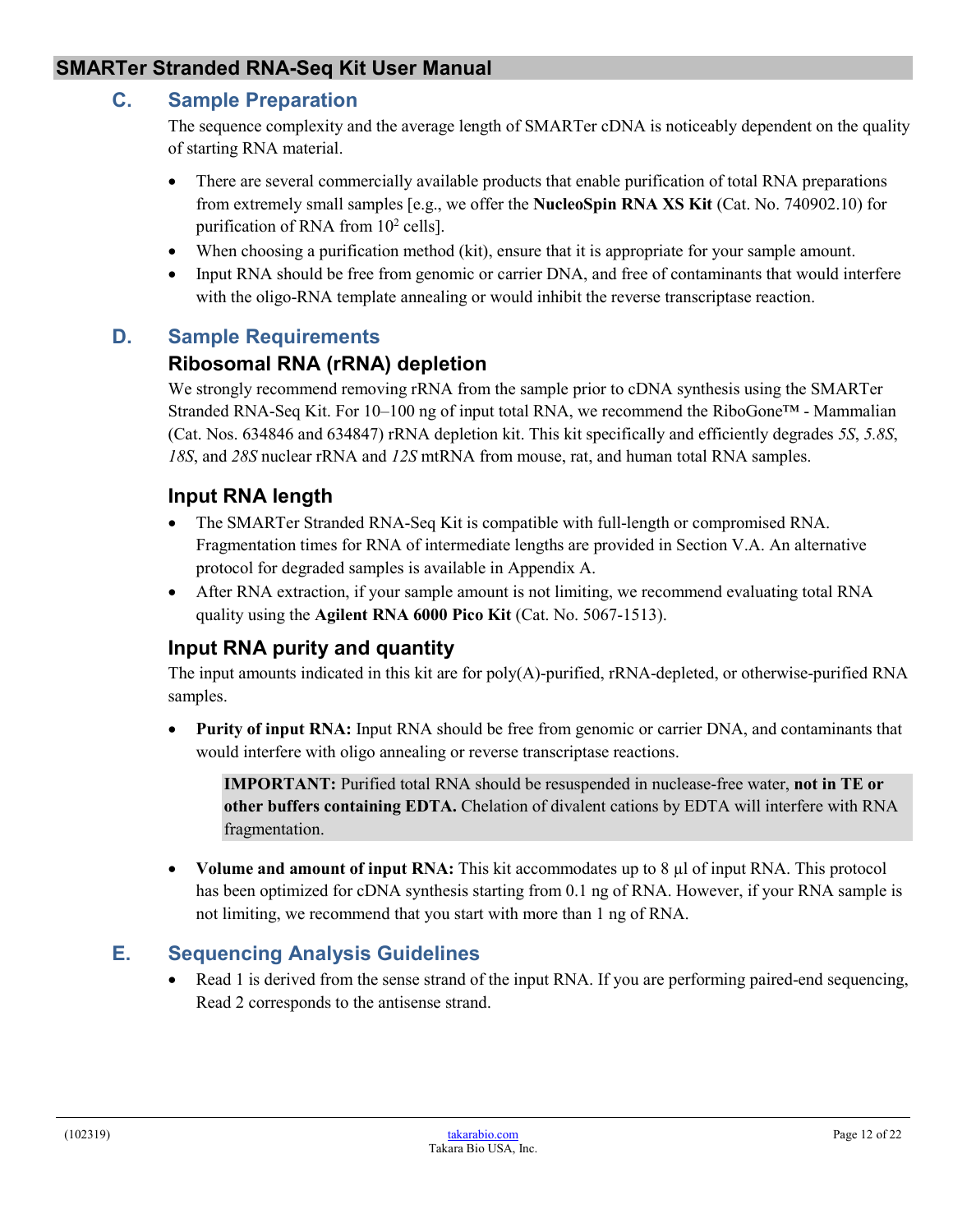## <span id="page-12-1"></span><span id="page-12-0"></span>**V. Protocols**

## **A. PROTOCOL: First-Strand cDNA Synthesis**

During this step, RNA is fragmented and converted to single-stranded (ss) cDNA that contains sequences complementary to the SMARTer Stranded Oligo.

#### **IMPORTANT:**

- This protocol was designed to fragment RNA for a final mean library insert size of  $\sim$ 180 nt. The first two steps will simultaneously fragment and prime the RNA for cDNA synthesis. See instructions below on RNA shearing conditions, depending on the RIN or its equivalent.
- For some RNA samples or sequencing applications, it may be appropriate to titrate the fragmentation time to achieve optimal yield and library size.
- **When working with degraded RNA samples with RIN <3,** use the First-Strand cDNA Synthesis Protocol for Degraded Samples in Appendix A instead, because additional fragmentation is unnecessary, and will result in lower library yields.
- 1. Mix the following components on ice:

| 1-8 $\mu$ I RNA (0.1-100 ng)             |
|------------------------------------------|
| 1 µl SMART Stranded N6 Primer (12 µM)    |
| 4 µl 5X First-Strand Buffer (RNase-Free) |
| 0-7 ul Nuclease-Free Water               |
| 13 µl Total volume                       |

2. Incubate the tubes at 94°C in a preheated, hot-lid thermal cycler for an appropriate time depending on the RIN of the RNA sample, then place the samples on ice for 2 min.

#### **RIN Time**

- >7 5 min
- 4–7 4 min
	- 3 3 min

**NOTE:** Steps 4–6 should not be delayed after completing Step 2, since they are critical for first-strand cDNA synthesis. You can prepare your master mix, except for SMARTScribe Reverse Transcriptase, (for Step 3), while your tubes are incubating (Step 2) in order to jump start the cDNA synthesis.

- 3. Prepare enough Master Mix for all reactions, plus 10%, by combining the following reagents in the order shown on ice.
	- 0.5 µl DTT (100 mM)
	- 0.5 µl RNase Inhibitor
		- 2 µl dNTP Mix (10 mM)
	- 2 µl SMARTer Stranded Oligo (12 μM)
	- 2 µl SMARTScribe Reverse Transcriptase (100 U/μl)\*

#### 7 µl Total volume per reaction

\* Add the reverse transcriptase to the master mix immediately prior to use. Mix well by gently vortexing and spin the tubes briefly in a microcentrifuge.

- 4. Add 7 μl of the Master Mix to each reaction tube from Step 2. Mix the contents of the tubes by gently pipetting, and spin the tubes briefly to collect the contents at the bottom.
- 5. Incubate the tubes in a preheated thermal cycler at 42°C for 90 min.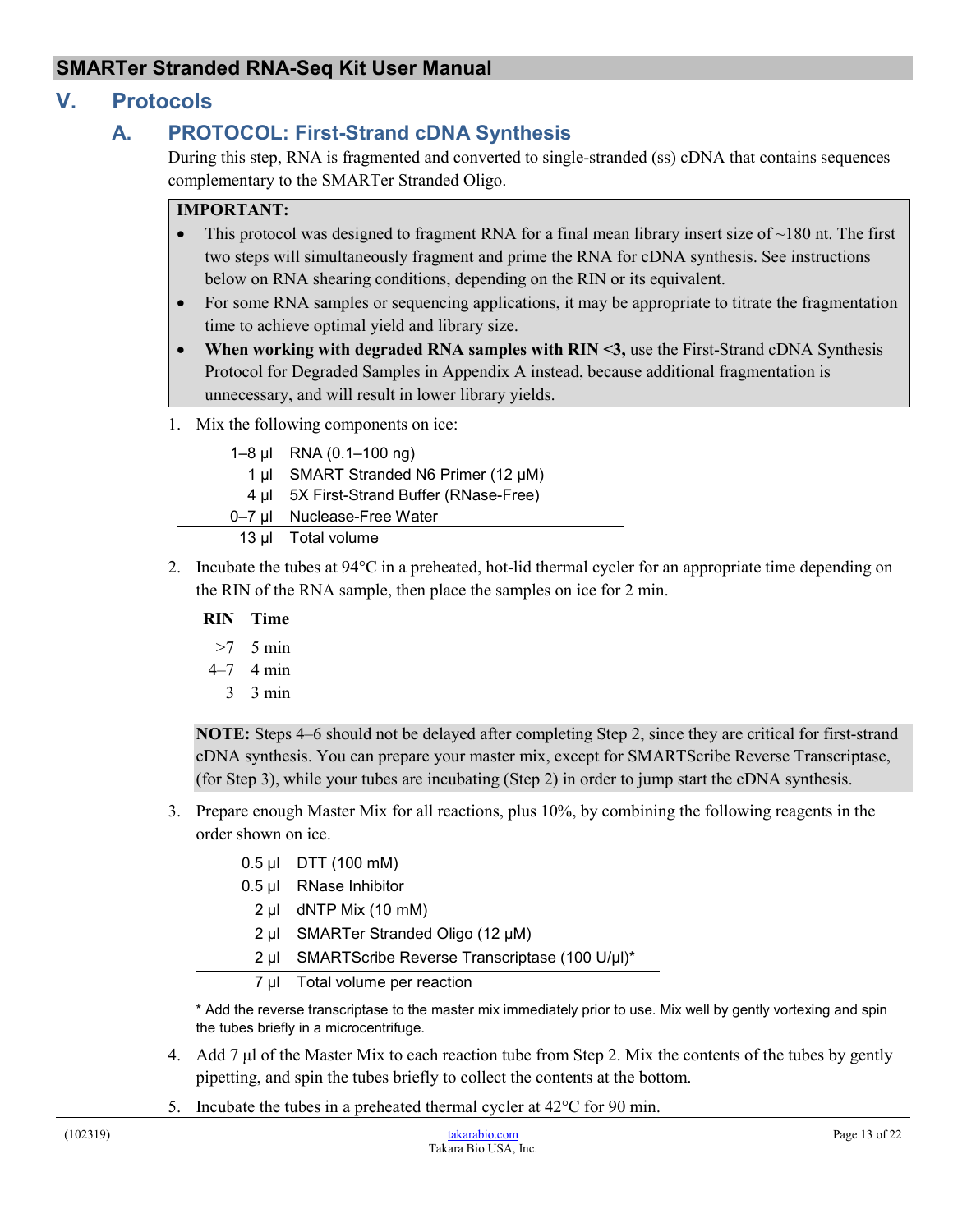6. Terminate the reaction by heating the tubes at  $70^{\circ}$ C for 10 min, then leave them in the thermal cycler at 4°C until the next step (Section V.B.1).

**NOTE:** If desired, you may stop here and store the reaction tubes at 4°C overnight before proceeding to Section V.B.

## <span id="page-13-0"></span>**B. PROTOCOL: Purification of First-Strand cDNA using SPRI AMPure Beads**

The first-strand cDNA selectively binds to SPRI beads leaving contaminants in solution which is removed by a magnetic separation. The beads are then directly used for RNA-seq library amplification.

#### **NOTES:**

- Aliquot SPRI beads and allow them to come to room temperature for 30 min prior to use.
- Before use, beads should be brought to room temperature and mixed well to disperse.
- You will need a Magnetic Separation Device for 0.2 ml tubes. If you do not have such a device, we recommend constructing one using the instructions in Appendix B.
- Clean-up of SMARTer reactions must be performed using Ampure XP beads. **Spin columns do not adequately remove adapter-dimers from the reactions and will result in experimental failure!**

To purify the SMART cDNA from unincorporated nucleotides and small (<100 bp) cDNA fragments, follow this procedure for each reaction tube:

- 1. Add 20 μl of SPRI AMPure beads to each sample using a 20 μl pipetter.
	- Mix by vortexing for 5 sec or by pipetting the entire volume up and down at least 10 times.
	- The beads are viscous; suck the entire volume up, and push it out slowly.
- 2. Incubate at room temperature for 8 min to let DNA bind to the beads.
- 3. Briefly spin the sample tubes to collect the liquid from the walls of the tube. Place the sample tubes on the Magnetic Separation Device for 5 min or longer, until the solution is completely clear.
- 4. While the tubes are sitting on the magnetic stand, pipette out the supernatant.
- 5. Add 200 µl of freshly made 80% ethanol to each sample without disturbing the beads, in order to wash away contaminants. Wait for 30 sec and carefully pipette out the supernatant.
- 6. Repeat Step 5.
- 7. Perform a brief spin of the tubes  $(\sim 2,000 \text{ g})$  to collect the remaining ethanol at the bottom of each tube. Place the tubes on the magnetic stand for 30 sec, then remove all the remaining ethanol with a pipette.
- 8. Let the sample tubes rest open at room temperature for  $\sim$ 3–5 min until the pellet appears dry. You may see a tiny crack in the pellet. If using more than 10 ng of input RNA, proceed immediately to Section V.C.

**NOTE:** Under- or over-drying the beads will reduce PCR efficiency, resulting in lower yields.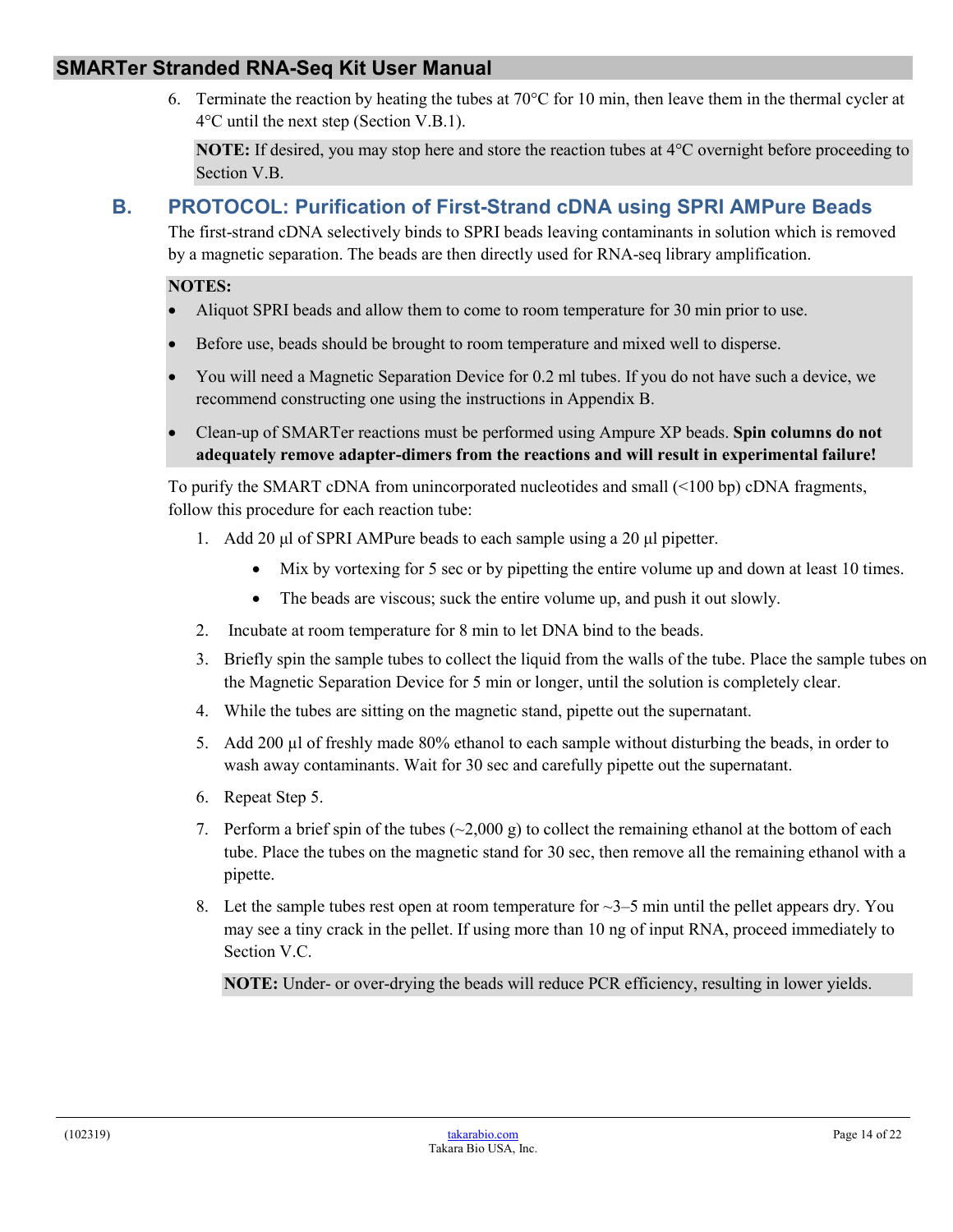- 9. If using less than 10 ng of input RNA or if performing more than 12 PCR cycles, elute the cDNA in 20 µl of Nuclease-Free Water as described below (Steps 9a–d), this ensures complete removal of adapter primers. Then **repeat Steps 1–8 above** (this ensures complete removal of adapter primers) before proceeding to Section V.C.
	- a. Add 20 µl Nuclease-Free Water to the pellet from Step 8.
	- b. Thoroughly resuspend the beads and allow to rehydrate for 2 min.
	- c. Briefly spin the sample tubes to collect the liquid from the walls of the tube. Place the sample tubes on the Magnetic Separation Device for 1 min or longer, until the solution is completely clear.
	- d. Transfer the supernatant to a fresh 0.2-ml tube. Repeat Steps 1–8 above before proceeding to section V.C.

## <span id="page-14-0"></span>**C. PROTOCOL: RNA-Seq Library Amplification by PCR**

The purified first-strand cDNA is amplified into RNA-seq libraries using SeqAmp DNA Polymerase, the Universal Forward PCR Primer, and the Reverse PCR Primers from the Illumina Indexing Primer Set.

**IMPORTANT:** Optimal parameters may vary with different templates and thermal cyclers. To determine the optimal number of cycles for your sample and conditions, we strongly recommend that you perform a range of cycles.

**Table I. Cycling Guidelines Based on the Input Amount of rRNA-depleted or poly(A)-enriched RNA.**

| <b>Amount of</b><br>Input RNA (ng) | <b>Typical Number</b><br>of PCR Cycles |
|------------------------------------|----------------------------------------|
| 0.1                                | 18                                     |
|                                    | 16                                     |
| 10                                 | 12                                     |
| 100                                |                                        |

#### **NOTE: If you are using the SMARTer Stranded RNA-Seq Kit HT (Cat. No. 634862) use the alternative protocol below.**

- 1. Prepare a PCR Master Mix for all reactions. Separate master mixes should be prepared for different library indexes. Combine the following reagents in the order shown, then mix well and spin the tube briefly in a microcentrifuge:
	- 25 µl 2X SeqAmp PCR Buffer
		- 1 µl Universal Forward PCR Primer (12.5 μM)
		- 1 ul Reverse PCR Primer\* (12.5 μM)
	- 1 µl SeqAmp DNA Polymerase
	- 22 µl Nuclease-Free Water
	- 50 µl Total volume per reaction

\*Your selection of the Reverse PCR Primer will determine which of the 12 indexing sequences in the Illumina Indexing Primer Set will be associated with your library.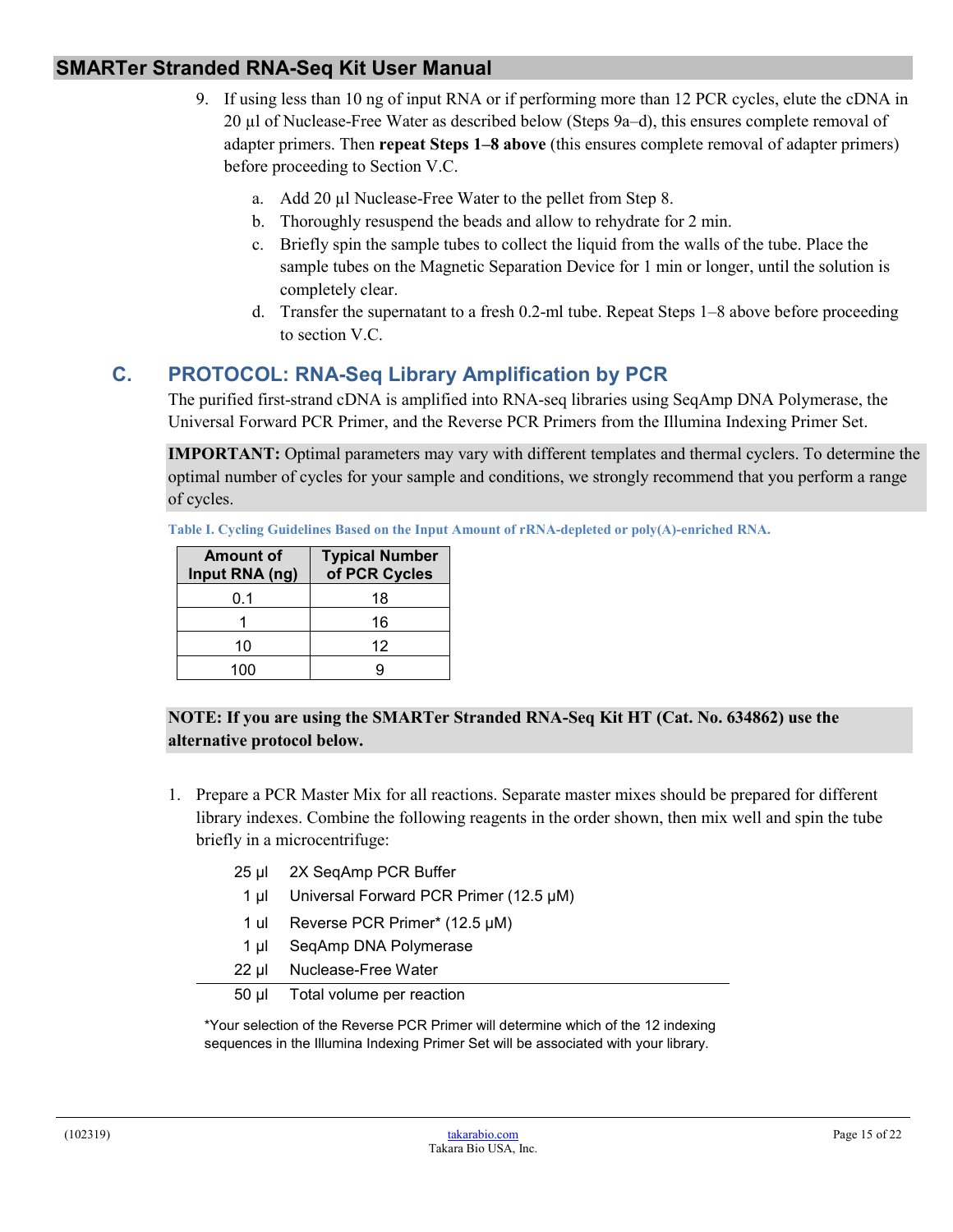- 2. Add 50 µl of PCR Master Mix to each tube containing DNA bound to the beads from Section V.B., Step 8. Mix well, making sure that the beads are uniformly resuspended.
- 3. Place the tube in a preheated thermal cycler with a heated lid. Start thermal cycling using the following program:

| $94^{\circ}$ C         | 1 min             |
|------------------------|-------------------|
| X <sup>a</sup> cycles: |                   |
| $98^{\circ}$ C         | 15 <sub>sec</sub> |
| $55^{\circ}$ C         | 15 sec            |
| 68°C                   | 30 sec            |
| 4°C                    | forever           |

<sup>a</sup> The number of cycles depends on the amount of input RNA. See Table 1 (above) for guidelines.

**For the SMARTer Stranded RNA-Seq Kit HT:** The purified first-strand cDNA is amplified into 96 uniquely-indexed RNA-seq libraries using SeqAmp DNA Polymerase, and the Forward and Reverse PCR Primers from the Indexing Primer Set HT for Illumina.

1. Prepare a PCR Master Mix for all reactions. Combine the following reagents in the order shown, then mix well and spin the tube briefly in a microcentrifuge:

| $25$ µ | 2X SeqAmp PCR Buffer      |
|--------|---------------------------|
| 1 ul   | SeqAmp DNA Polymerase     |
| 22 µl  | Nuclease-Free Water       |
| 48 µl  | Total volume per reaction |

- 2. Add 48 µl of PCR Master Mix to each well containing DNA bound to the beads from Section V.B., Step 8. Mix well, making sure that the beads are uniformly resuspended.
- 3. Using an 8-channel pipette, add 1  $\mu$ l of each Forward PCR Primer HT to the wells of the 96-well plate containing DNA bound to beads and the Master Mix being careful not to cross-contaminate each well. Each well in a row will have the same Forward PCR Primer HT Index.
- 4. Using a 12-channel pipette, add 1 µl of each Reverse PCR Primer HT to the wells of the 96-well plate being careful not to cross-contaminate each well. Each well in a column will have the same Reverse PCR Primer HT Index.
- 5. Place the tube in a preheated thermal cycler with a heated lid. Start thermal cycling using the following program:

| $94^{\circ}$ C | 1 min             |
|----------------|-------------------|
| $X^a$ cycles:  |                   |
| $98^{\circ}$ C | 15 sec            |
| $55^{\circ}$ C | 15 <sub>sec</sub> |
| $68^{\circ}$ C | 30 <sub>sec</sub> |
| 4°C            | forever           |

<sup>a</sup> The number of cycles depends on the amount of input RNA. See Table 1 (above) for guidelines.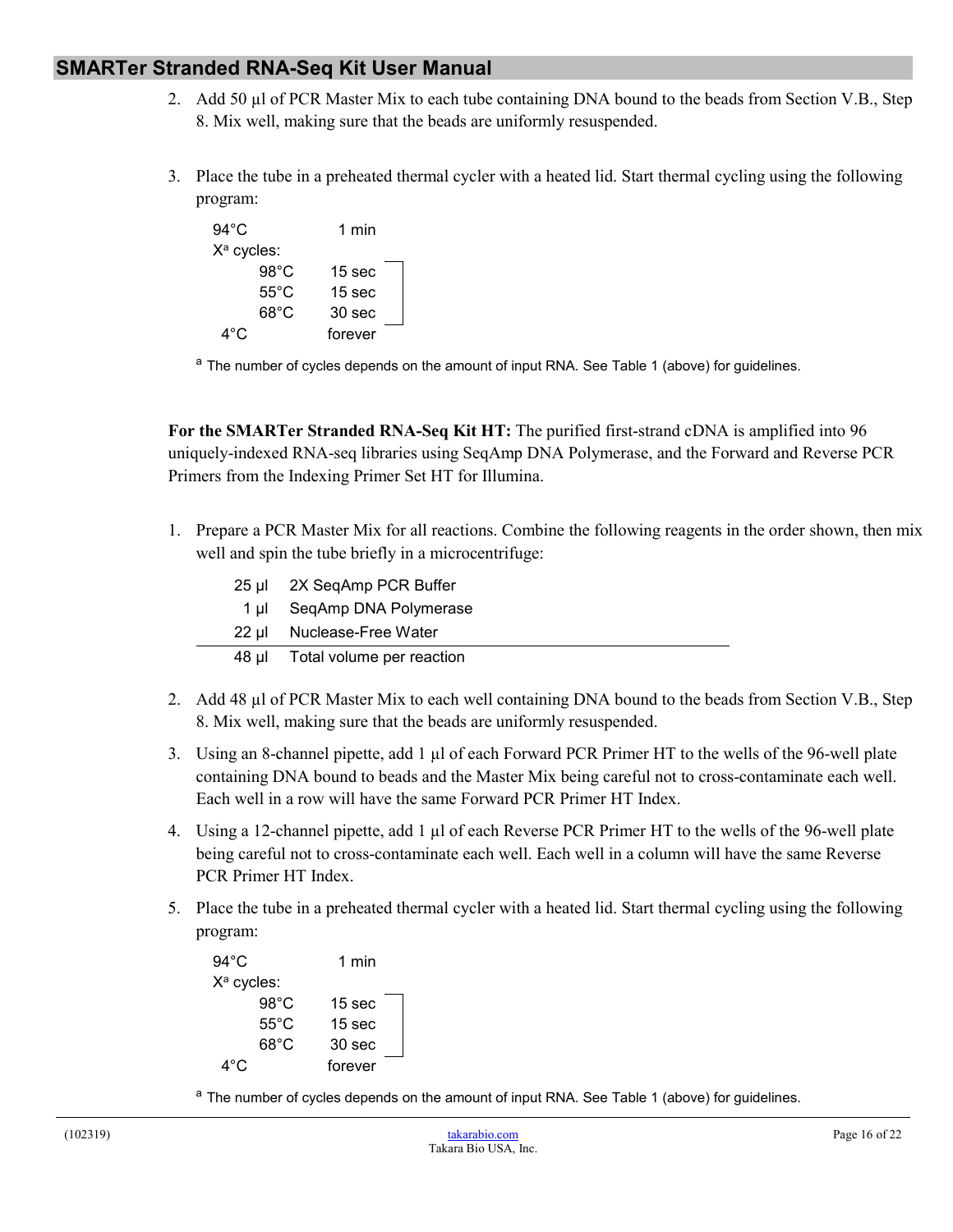## <span id="page-16-0"></span>**D. PROTOCOL: Purification of the RNA-Seq Library using SPRI AMPure Beads**

The amplified RNA-seq library is purified by immobilizing it onto SPRI beads. The beads are then washed with 80% ethanol and eluted in Stranded Elution Buffer.

- 1. Add 50 μl of SPRI AMPure beads to each sample.
	- Mix by vortexing 5 sec or by pipetting the entire volume up and down at least 10 times.
	- The beads are viscous; suck the entire volume up, and push it out slowly.
- 2. Incubate at room temperature for 8 min to let the DNA bind to the beads.
- 3. Briefly spin the sample tubes to collect the liquid from the side of the wall. Place the sample tubes on the Magnetic Separation Device for 5 min or longer, until the solution is completely clear.
- 4. While the tubes are sitting on the magnetic stand, pipette out the supernatant.
- 5. Keep the tubes on the magnetic stand. Add 200  $\mu$ l of freshly made 80% ethanol to each sample without disturbing the beads to wash away contaminants. Wait for 30 sec and carefully pipette out the supernatant. DNA will remain bound to the beads during the washing process.
- 6. Repeat Step 5 one more time.
- 7. Perform a brief spin of the tubes  $(\sim 2,000 \text{ g})$  to collect the remaining ethanol at the bottom of each tube. Place the tubes on the magnetic stand for 30 sec, then remove all the remaining ethanol with a pipette.
- 8. Let the sample tubes rest open at room temperature for  $\sim$ 3–5 min until the pellet appears dry. You may see a tiny crack in the pellet.

**NOTE:** Be sure to dry the pellet enough.

- If you under-dry the pellet, ethanol will remain in the sample tubes. The ethanol will reduce your RNA-seq library recovery rate and ultimately your yield. Allow the tubes to sit at room temperature until the pellet is dry.
- If you over-dry the pellet, it will take longer than 2 min to rehydrate (Step V.D.9).
- 9. Once the beads are dried, add 20 µl of Stranded Elution Buffer to cover the beads. Remove the tubes from the magnetic stand and mix thoroughly to resuspend the beads.

**NOTE:** Be sure the beads are completely resuspended. The beads can sometimes stick to the sides of the tube. We recommend vortexing or directly pipetting the beads up and down to ensure complete dispersion.

- 10. Incubate at room temperature for 2 min to rehydrate.
- 11. Briefly spin the sample tubes to collect the liquid from the side of the wall. Place the sample tubes on the Magnetic Separation Device for 1 min or longer, until the solution is completely clear.
- 12. Transfer the clear supernatant containing the purified RNA-seq library from each tube to a nuclease-free nonsticky tube.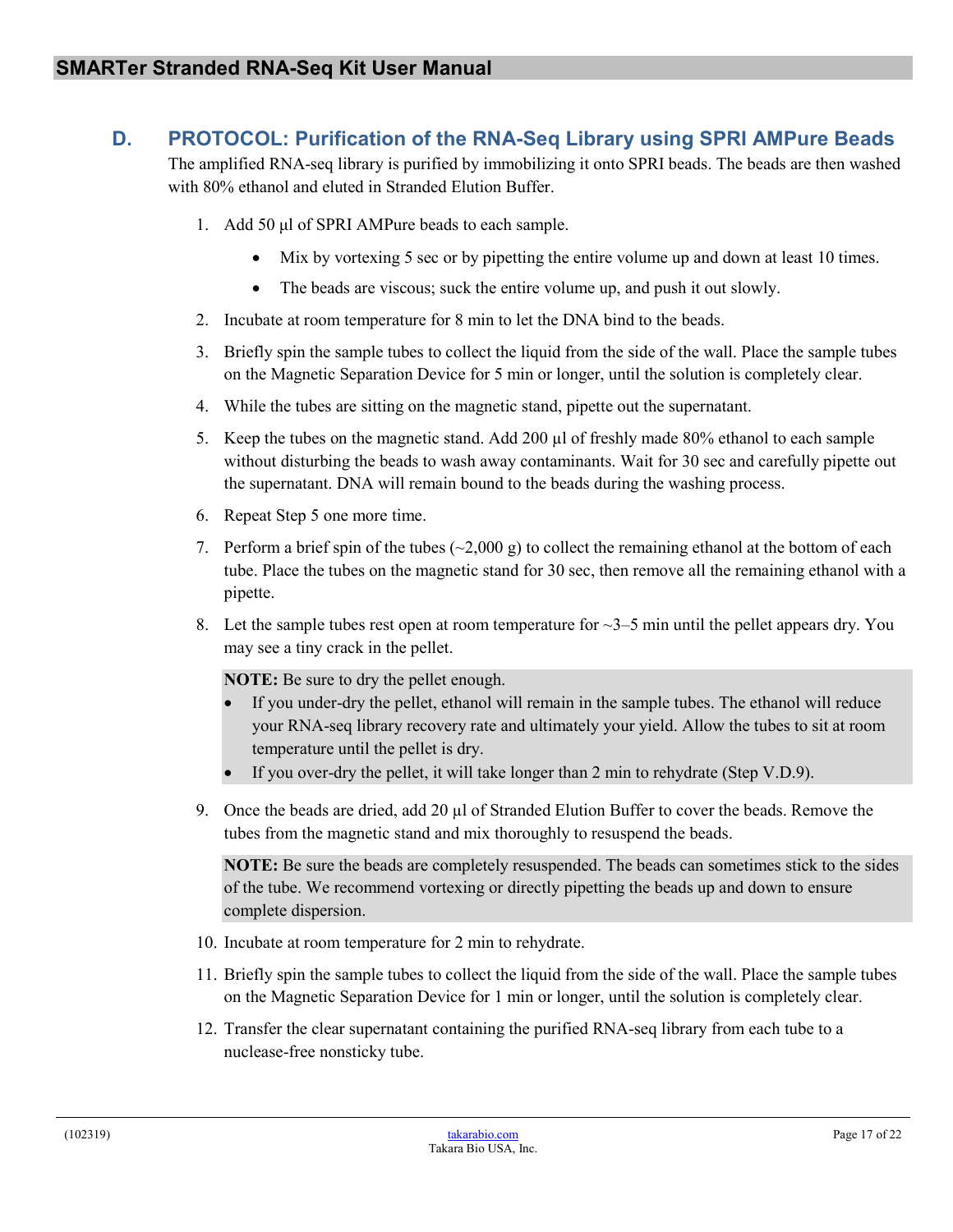## <span id="page-17-0"></span>**E. PROTOCOL: Validation Using the Agilent 2100 Bioanalyzer**

- 1. Dilute 1 µl of the amplified RNA-seq library with 3 µl Stranded Elution Buffer.
- 2. Use 1 µl of the diluted sample for validation using the Agilent 2100 Bioanalyzer and the High Sensitivity DNA Chip from Agilent's **High Sensitivity DNA Kit** (Cat. No. 5067-4626). See the user manual for the Agilent High Sensitivity DNA Kit for instructions.
- 3. Compare the results for your samples and controls (if performed) to determine whether the sample is suitable for further processing. Successful cDNA synthesis and amplification should yield no product in the negative control (Figure 3, Panel B), and a distinct peak spanning 150–1,000 bp, peaked at ~300 bp for the positive control RNA sample (Figure 3, Panel A), yielding >7.5 nM RNA-seq library (depending on the input and number of cycles).



**Figure 3. Electropherogram example results from Agilent 2100 Bioanalyzer.**

## <span id="page-17-2"></span><span id="page-17-1"></span>**VI. References**

Chenchik, A. et al. (1998). In *RT-PCR Methods for Gene Cloning and Analysis*. (BioTechniques Books, MA), pp. 305-319.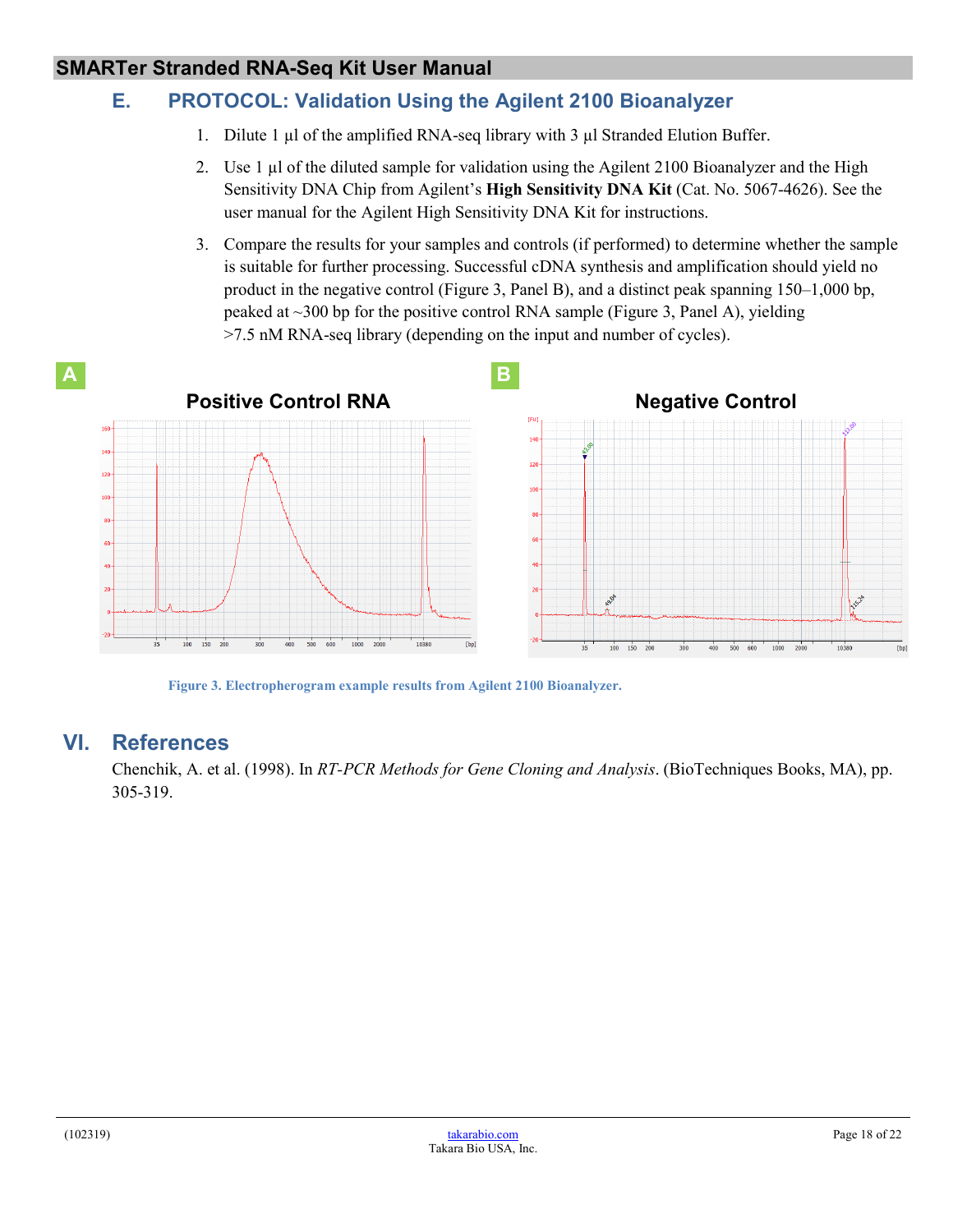## <span id="page-18-0"></span>**Appendix A: First-Strand cDNA Synthesis Protocol for Degraded Samples**

Our typical protocol for first-strand cDNA synthesis (Section V.A) includes simultaneous RNA fragmentation. If your RNA has a RIN <3 (or equivalent), use this alternative protocol for first-strand cDNA synthesis.

1. Mix the following components on ice:

| 1–8 µl RNA $(0.1-100 \text{ ng})$     |
|---------------------------------------|
| 1 µl SMART Stranded N6 Primer (12 µM) |
| 0–7 µl Nuclease-Free Water            |
| 9 µl Total volume                     |

2. Incubate the tubes at 72°C in a preheated, hot-lid thermal cycler for 3 min, then put the samples on ice for 2 min.

**NOTE:** Steps 4–6 should not be delayed after completing Step 2, since they are critical for first-strand cDNA synthesis. You can prepare your master mix, except for SMARTScribe Reverse Transcriptase, (for Step 3), while your tubes are incubating (Step 2) in order to jump start the cDNA synthesis.

- **3.** Prepare enough Master Mix for all reactions, **plus 10%, by combining the following reagents in the order shown on ice.**
	- 4 ul 5X First Strand Buffer
	- 0.5 µl DTT (100 mM)
	- 0.5 µl RNase Inhibitor
		- 2 µl dNTP Mix (10 mM)
		- 2 µl SMARTer Stranded Oligo (12 μM)
	- 2 µl SMARTScribe Reverse Transcriptase (100 U/μl)\*
	- 11 ul Total volume per reaction

\* Add the reverse transcriptase to the master mix immediately prior to use. Mix well by gently vortexing and spin the tubes briefly in a microcentrifuge.

- 4. Add 11 μl of the Master Mix to each reaction tube from Step 2. Mix the contents of the tubes by gently pipetting, and spin the tubes briefly to collect the contents at the bottom.
- 5. Incubate the tubes in a preheated thermal cycler at  $42^{\circ}$ C for 90 minutes.
- 6. Terminate the reaction by heating the tubes at 70°C for 10 min, then leave them in the thermal cycler at 4°C until the next step (Section V.B.1).

**NOTE:** If desired, you may stop here and store the reaction tubes at 4°C overnight before proceeding to Section V.B.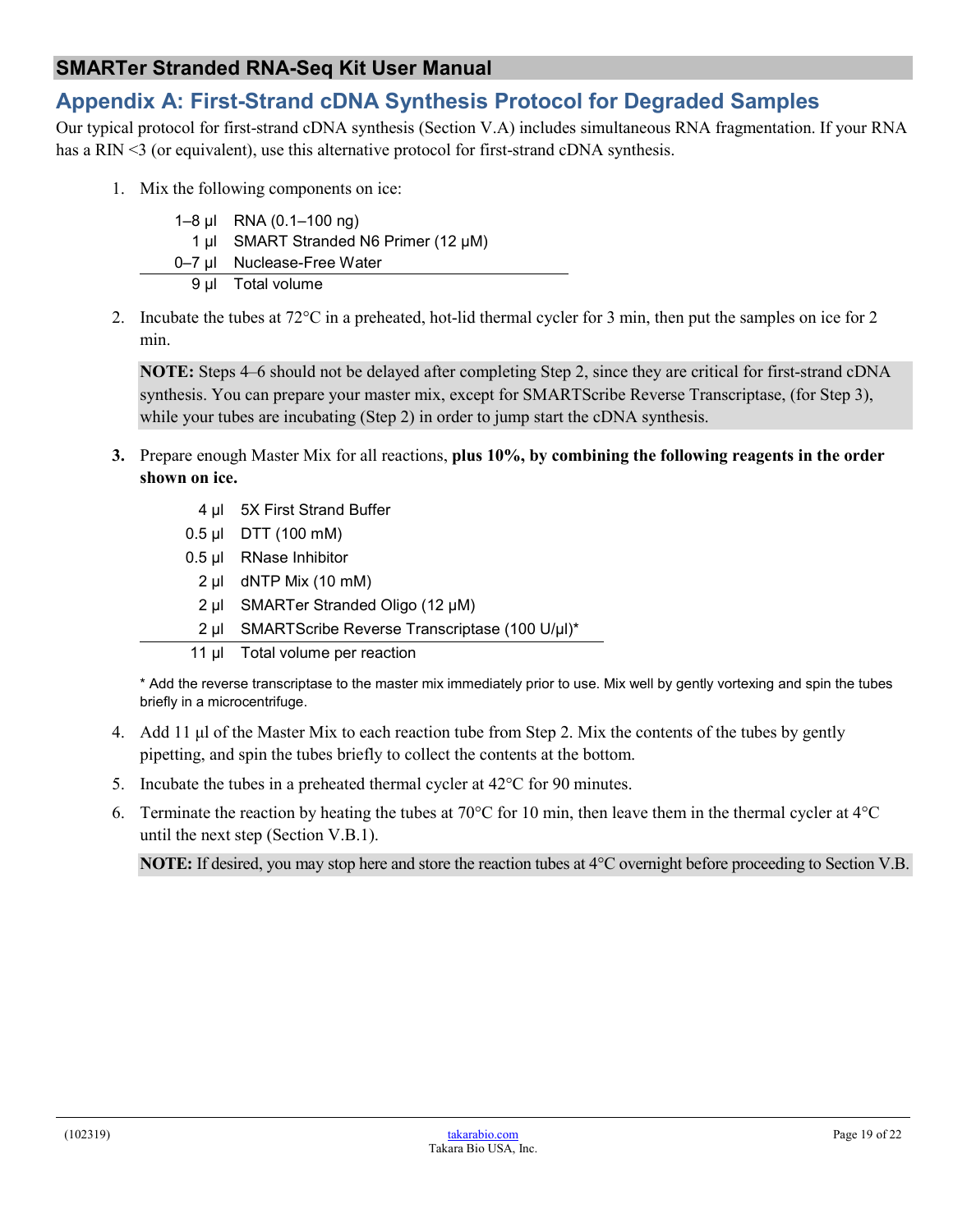## <span id="page-19-0"></span>**Appendix B: Constructing a Magnetic Separation Device for 0.2 ml PCR Tubes**

It can be difficult to find magnetic separation devices designed specifically to handle 0.2 ml PCR strip tubes. Often, one can place strip tubes in a column/row of a magnetic separation device designed for use with 96-well plates. Alternatively, one can construct a suitable low-cost separation device from common laboratory materials.

## **Example 1: Using a 96-well separation device with strip tubes**

As seen in Figure 4, you may place the tubes in the top part of an inverted P20 or P200 Rainin Tip Holder which is taped to a MagnaBlot II Magnetic Separator (Promega Part No. V8351)



<span id="page-19-1"></span>**Figure 4. Setup for positioning 0.2 ml tubes containing first-strand cDNA on a MagnaBlot II Magnetic Separator.**

## **Example 2: Building a 0.2ml tube magnetic separation device from rare earth bar magnets and a tip rack**

As seen in Figure 5, neodymium bar magnets are taped together on the underside of the top section of a 20 µl tip rack (Panel A), and the rack is inverted so the tubes can be inserted (Panel B).

<span id="page-19-2"></span>

**Figure 5. Constructing a magnetic separation device for 0.2 ml tubes from rare earth magnets. Panel A** shows six 0.75" x 0.25" x 0.5" neodymium bar magnets (Applied Magnets Model # NB026) taped together on the underside of the top section of a 20 µl tip rack. **Panel B** shows the upright rack, into which an 8-tube strip of 0.2 ml tubes has been inserted.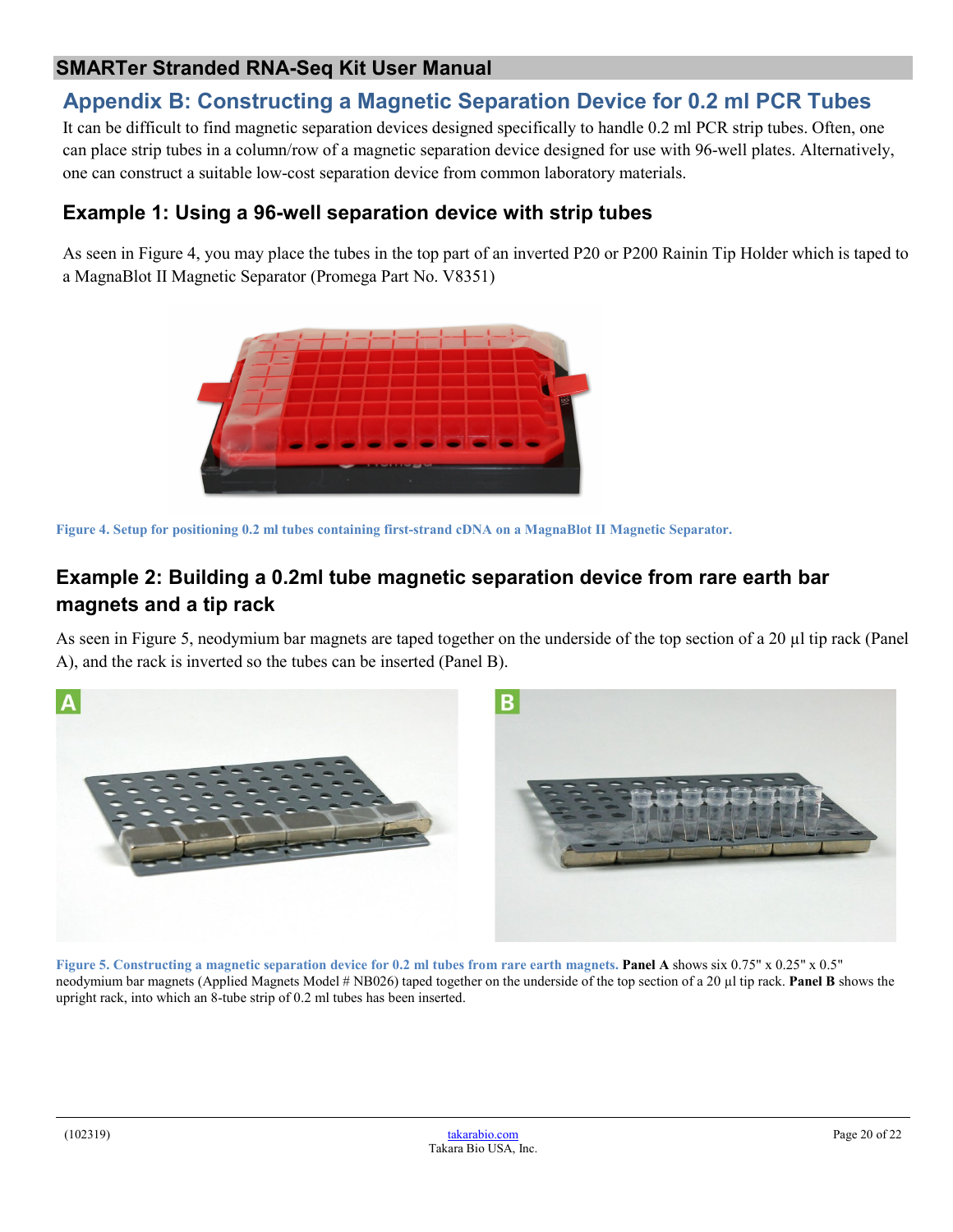## <span id="page-20-0"></span>**Appendix C: Sequencing Guidelines**

#### **Pooling Recommendations**

Following library validation by Qubit and Bioanalyzer, prepare the desired library pools for the sequencing run. Prior to pooling, libraries must be carefully quantified. By combining the quantification obtained with the Qubit with the library size as determined by the Bioanalyzer, the concentration in  $\frac{1}{2}$  can be converted to nM. The following web tool is convenient for this conversion: [http://www.molbiol.edu.ru/eng/scripts/01\\_07.html.](http://www.molbiol.edu.ru/eng/scripts/01_07.html) Alternatively, libraries can be quantified by qPCR using the Library Quantification Kit (Cat. No. 638324).

Most Illumina sequencing library preparation protocols require libraries with a final concentration of 2 nM or 4 nM, depending on the sequencing platform. Lower concentrations can also be accommodated, depending on the instrument.

Prepare a pool of 2 nM (or 4 nM) as follows:

- 1. Dilute each library to 2 nM (or 4 nM) in nuclease-free water. To avoid pipetting errors, use at least 2 µ of each original library for dilution.
- 2. Pool the diluted libraries by combining an equal amount of each library in a low-bind, 1.5-ml tube. Mix by vortexing at low speed or by pipetting up and down. Use at least  $2 \mu$  of each diluted library to avoid pipetting errors.
- 3. Depending on the Illumina sequencing library preparation protocol, use a 5-µl aliquot (for the 10 nM concentration) or a 10-µl aliquot (for the 2 nM concentration) of the pooled libraries. Follow the library denaturation protocol according to the latest edition of your Illumina sequencing instrument's user guide.

If you are planning to include a PhiX control spike-in, make sure to combine the aliquot with an appropriate amount of the PhiX control.

- See our recommendations below (Table II) regarding the amount of PhiX control to include with SMARTer stranded libraries
- Follow Illumina guidelines on how to denature, dilute, and combine a PhiX control library with your own pool of libraries

#### **PhiX Control Spike-In Recommendations**

Illumina cluster detection algorithms are optimized around a balanced representation of A, T, G, and C nucleotides. SMARTer stranded libraries can have a lower than average pass filter rate, due to the low complexity observed in the first three cycles. To alleviate this issue, libraries should be combined with a PhiX Control v3 spike-in (Illumina, Cat. No. FC-110-3001). Make sure to use a fresh, reliable stock of the PhiX control library. Spike in a PhiX control at about 10% or more of the total library pool, depending on the instrument (see Table II).

| <b>Sequencing instrument</b> | PhiX $(%)$         |
|------------------------------|--------------------|
| MiSeq                        | $5-10$ (optional*) |
| HiSeq 1500/2000/2500         | 10                 |
| HiSeq 3000/4000              | 20                 |
| NextSeq/MiniSeq              | 20                 |

<span id="page-20-1"></span>**Table II. PhiX Control Spike-In Guidelines for Various Illumina Sequencing Instruments.**

\*A typical MiSeq® run generates a high passing filter rate. While the inclusion of PhiX spike-in can be beneficial, it does not significantly improve overall performance.